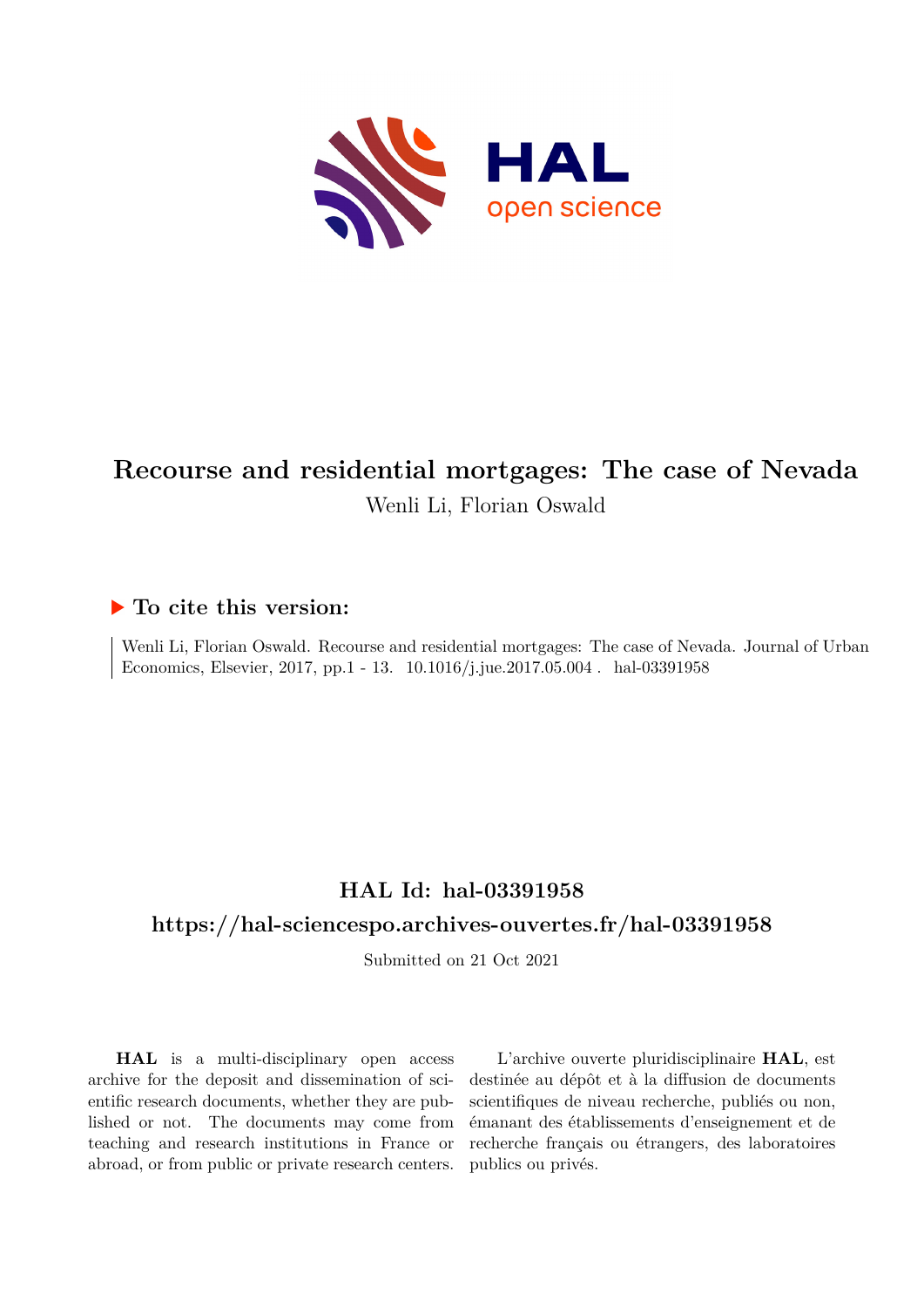Contents lists available at [ScienceDirect](http://www.ScienceDirect.com)

# Journal of Urban Economics

journal homepage: [www.elsevier.com/locate/jue](http://www.elsevier.com/locate/jue)

### Recourse and residential mortgages: The case of Nevada

### Wenli Liª,\*, Florian Oswald<sup>b</sup>

<sup>a</sup> *Research Department, Federal Reserve Bank of Philadelphia, Philadelphia, USA* <sup>b</sup> *Department of Economics, Sciences Po, Paris*

#### a r t i c l e i n f o

*Article history:* Received 9 January 2015 Revised 16 December 2016 Available online 24 May 2017

*JEL classification:* G21 K11  $P20$ 

*Keywords:* Deficiency judgment Default Foreclosure Approval Interest rate Nevada

#### **1. Introduction**

In the United States, state laws govern residential mortgage defaults and house foreclosure processes. In most states, mortgage loans are recourse loans – that is, lenders can apply the difference between mortgage balance and proceeds from foreclosure sales to delinquent borrowers' other assets or earnings, a process also known as deficiency judgments.<sup>1</sup> Theory predicts that recourse should deter default since default puts delinquent borrowers' other assets at risk.<sup>2</sup> This prediction has prompted some discussion of using deficiency judgments to reduce mortgage defaults during the recent mortgage crisis. $3,4$  Protections to defaulters in the form of no deficiency judgments, however, can impose substantial costs on

#### A B S T R A C T

The state of Nevada passed legislation in 2009 that abolished deficiency judgments for purchase mortgage loans made after October 1, 2009, and collateralized by primary single-family homes. In this paper, we study how this change in the law affected equilibrium mortgage lending. Using unique mortgage loan-level application data and a difference-in-differences approach that exploits the qualification criterion, we find that the law change led to a decline in equilibrium loan sizes of about 1 to 2 percent. There exists some evidence that mortgage approval rates also decreased for the affected loan applications. These results suggest that making the deficiency judgment law more default friendly in Nevada generated material cost on borrowers at the time of mortgage origination.

© 2017 Elsevier Inc. All rights reserved.

lenders. If lenders try to recoup these costs by reducing approval rates or restricting loan sizes, laws intended to protect homeowners in distress may impose costs on all borrowers.

In this paper, we conduct a unique event study using proprietary mortgage loan-level application data to test whether changes in deficiency judgment laws affected mortgage loan approval rates or approved mortgage loan sizes. In 2009, Nevada passed legislation that made significant changes to its deficiency judgment law. For homeowners who entered into a mortgage in conjunction with the purchase of a single-family primary home after October 1, 2009, their mortgage lenders will not be able to pursue a deficiency judgment if the house is taken in a foreclosure. Our analysis is based on the difference-in-differences identification that exploits this qualification criteria: first-lien refinance loans for primary residences are not affected by the law change. Specifically, we assess the differential change in the approval rates as well as approved loan sizes of the treatment group (purchase loans) relative to the control group (refinance loans) around the new law implementation date. The identification assumption behind this comparison is that, in the absence of the legislative change, the approval rates and approved loan sizes in the control and treatment groups would follow similar patterns (up to a constant difference).



JOURNAL OF<br>**Urban**<br>**Economics** 

<sup>∗</sup> Corresponding author.

*E-mail addresses:* [wenli.li@phil.frb.org](mailto:wenli.li@phil.frb.org) (W. Li), [florian.oswald@sciencespo.fr](mailto:florian.oswald@sciencespo.fr) (F. Oswald).

<sup>&</sup>lt;sup>1</sup> See Table 1 in Ghent and Kudlyak (2011) for a summary of different state recourse laws.

<sup>&</sup>lt;sup>2</sup> See, for example, Ambrose et al. (1997), and Corbae and Quintin (2015).

<sup>&</sup>lt;sup>3</sup> See Adam Levitin's blog post, "The Role of Recourse in Foreclosures," at http: [//www.creditslips.org/creditslips/2008/12/the-role-of-rec.html.](http://www.creditslips.org/creditslips/2008/12/the-role-of-rec.html)

<sup>&</sup>lt;sup>4</sup> The literature finds mixed evidence. For instance, Clauretie (1987) shows that whether a state allows for deficiency judgments does not affect mortgage default rates significantly, consistent with the observation that deficiency judgments are not carried out often in practice due to the high cost associated with pursuing them (Ambrose and Capone, 1996; Leland, 2008, and Brueggeman and Jeffrey, 2011). By

contrast, Ghent and Kudlyak (2011) show that recourse affects default by lowering borrowers' default sensitivity to negative equity and home value.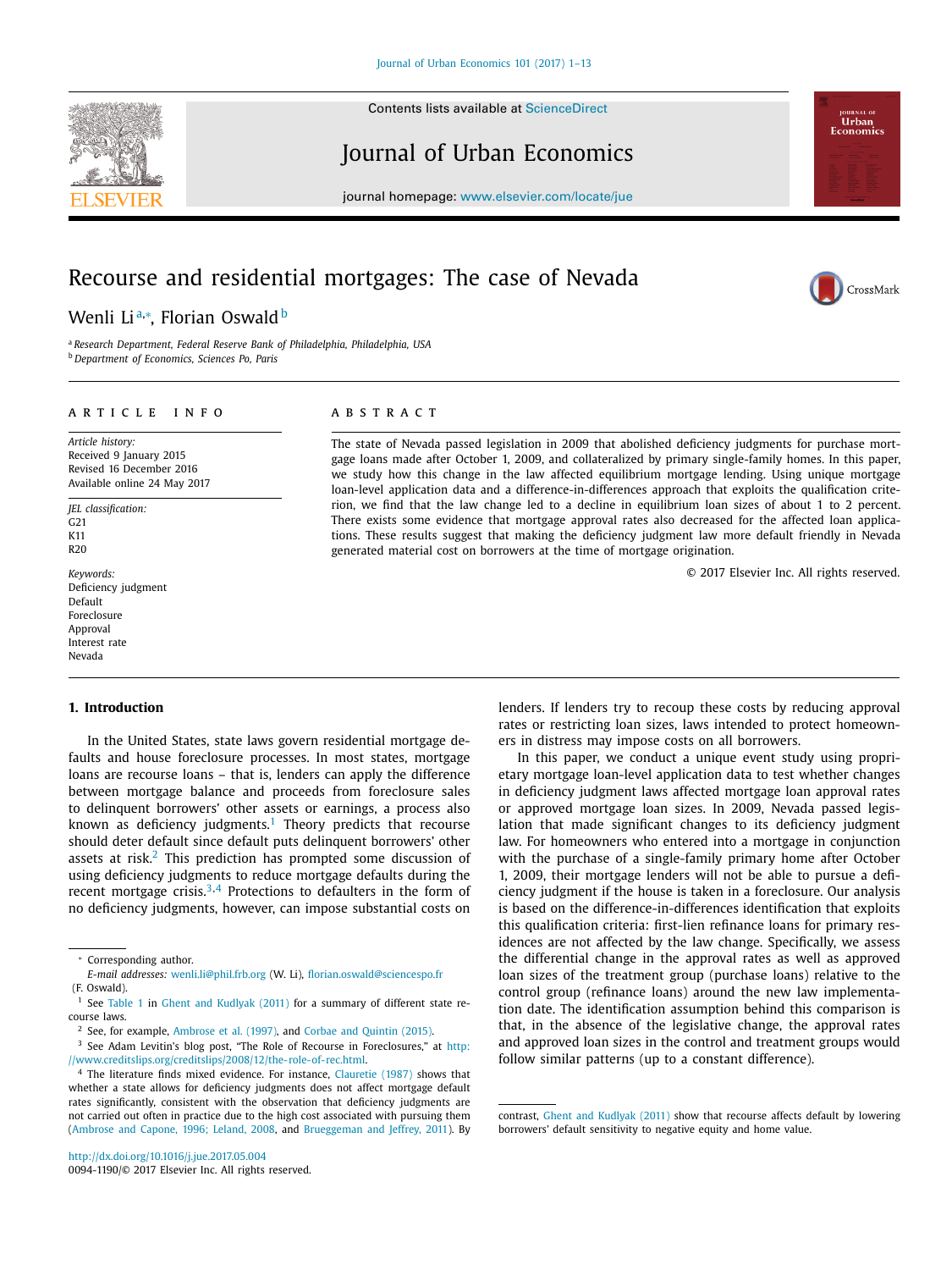Our analysis shows that the law change is associated with a decline in approval rates of about 3 percent and in approved loan sizes of about 1 to 2 percent for the affected purchase loans. As a robustness check, we conduct additional experiments where we use first-lien purchase loans for primary residences from neighboring counties in other states as our alternative control group. Those states did not pass any significant legislative changes concerning foreclosure laws during our sample period. We continue to find that the equilibrium loan sizes declined for Nevada purchase loans after its law change. Finally, we conduct a placebo test using loans in counties that neighbor Nevada and that did not experience changes in deficiency judgment laws. There, we do not find any evidence of significant changes in approval rates or loan sizes for purchase loans after October 2009.

Our paper joins the large literature that analyzes the impact of various aspects of state laws on lending cost. For example, Meador (1982) analyzes the effect of state foreclosure laws on mortgage rates and finds that contract rates are generally higher in states where the law extends the length and expense of the foreclosure process. Clauretie and Thomas (1990) and Ciochetti (1997) document greater lender costs in states that require judicial foreclosure and statutory right of redemption. Lin and Michelle (2001) investigate the relationship between bankruptcy exemptions and the availability of credit for mortgage and home improvement loans. They find that applicants are more likely to be turned down for both types of loans when they live in states with unlimited rather than low homestead exemptions. Berkowitz and Hynes (1999), on the other hand, show that in the 1990s high homestead exemption levels did not tend to increase mortgage rates or increase the probability of being denied a mortgage. Pence (2006) examines the effect of foreclosure laws on the size of approved mortgage loans and finds that, everything else the same, lenders approve smaller loans in default-friendly states. To the best of our knowledge, our paper is the first to evaluate the effect of a legislation change in deficiency judgments. Our natural experiment provides variation in deficiency, which allows cleaner identification than the state-level variation in existing recourse laws. The previous literature has typically used the latter approach; however, state recourse laws change only infrequently.

The rest of the paper is organized as follows. Section 2 discusses the law change in Nevada and its potential impact on debtors and creditors. Section 3 presents our data source. Section 4 reports our empirical analysis, and Section 5 concludes.

#### **2. The Nevada deficiency judgment law**

#### *2.1. The Nevada deficiency judgment law*

Until recently, Nevada was a recourse state, since it allowed lenders to sue their borrowers to get a deficiency judgment within six months following foreclosure for all mortgage loans. The amount of the judgment, however, was limited to the lesser of the difference between the total debt and fair market value of the home, or the difference between the total debt and foreclosure sale price. $5$  Before awarding a deficiency judgment, the court would hold a hearing to receive evidence from the lender and the borrowers concerning the fair market value of the property as of the date of the foreclosure sale. The lender must give the borrowers notice of the hearing 15 days prior to the hearing. The court would appoint an appraiser to appraise the property if the lender or borrowers made a request at least 10 days before the hearing date.<sup>6</sup>

The deficiency lawsuit is similar to a lawsuit to recover an unsecured debt, such as credit card debt. If the lender wins the case, the court will issue a judgment ordering the borrowers to pay off the deficiency. If the borrowers ignore this court order, the lender can use the deficiency judgment to place liens on other property that the borrowers own, garnish their wages, or freeze their bank accounts. In the Appendix, we provide information on the actual practice of deficiency judgment in Clark county, Nevada. $7,8$  Based on our collected data, the fraction of foreclosed loans that ended up with a deficiency judgment has been declining over time, from 20 percent in 2000 to 0.12 percent in 2013. $9$  The sharpest decline occurred in 2007, coinciding with the onset of the mortgage crisis. In contrast, the amount of awarded judgment as a fraction of mortgage outstanding has been increasing over time, with the median increasing from 9 percent in 2000 to 15 percent in 2013.

Since the mortgage crisis began in 2007, Nevada, like many other states, has begun to implement new laws to mitigate foreclosures. In 2009, eight laws were passed in Nevada alone. Table 1 summarizes the eight laws. As can be seen, almost all laws made foreclosures more cumbersome and costly by either imposing additional regulatory procedures or assigning more rights to owners or renters during a foreclosure. The only exception is Assembly Bill (AB) 140, which also increased owners' and tenants' responsibility to maintain the property during the foreclosure sale.

This paper concerns one of the most important new laws: AB 471. This bill made significant changes to Nevada's deficiency judgment law. Under the new legislation, a financial institution holding a residential mortgage may not be awarded a deficiency judgment if the following four circumstances apply: the real property is a single-family house owned by the debtor, the debtor used the money loaned from the bank to buy the house, the house was owner occupied, and the loan was never refinanced. What this means is that, for many homeowners who enter into a mortgage in conjunction with a house purchased after October 1, 2009, their mortgage lender will not be able to pursue a deficiency judgment if the house is taken in a foreclosure. Rather, upon foreclosure, the risk that the house has depreciated in value shifts back to the bank. Mortgages that do not satisfy these conditions remain subject to the prior law.<sup>10</sup>

Nevada passed no other laws in 2010 (the 26th Special Session). In the summer of 2011, to combat robo-signing, the Nevada legislature passed a set of pre-foreclosure rules that essentially require the big banks to prove their claim of title before the foreclosure can take place (AB 273, AB 284, AB 388, and Senate Bill (SB) 414). These changes made the judicial foreclosure process more attractive to banks, as they allowed them to sidestep the new robo-

<sup>5</sup> Nev. Rev. Stat. § 40.459.

<sup>6</sup> Nev. Rev. Stat. § 40.457.

<sup>7</sup> Clark County is by far the most populous county in Nevada (it contains Las Vegas). Loans in Clark County account for more than 75 percent of total mortgages in Nevada between 2000 and 2013. We scraped the website of the Clark County District Court to obtain information on deficiency judgments contained in their case files. Information for the other counties were not easily accessible via the internet.

<sup>&</sup>lt;sup>8</sup> We thank Yuan Yuan for her generous help in collecting this information.

<sup>&</sup>lt;sup>9</sup> Quintin and Yuan (2015) find in their study of foreclosure sales in seven counties in Illinois between mid-2008 and mid-2012 that about 2 percent end up with a deficiency judgment. Over that period, our numbers are smaller. There are several possible reasons for this difference. First, our sample includes both liquidation and real-estate-owned mortgages. Using the liquidation sample, however, only raises the probability to about 0.3 percent. Second, deficiency judgment was no longer allowed against purchase mortgages for primary residences made after October 2009. Finally, households in Nevada might have fewer assets than households in Illinois, making deficiency judgment suits not appealing to lenders.

<sup>&</sup>lt;sup>10</sup> Aside from recourse, in Nevada, lenders may foreclose on mortgages in default using either a judicial or nonjudicial foreclosure process. The judicial process of foreclosure involves filing a lawsuit to obtain a court order to seek foreclosure and is used when no power of sale is present in the mortgage. The borrower has 12 months after the foreclosure sale to redeem the property. When a power-of-sale clause exists in a mortgage or deed of trust, the nonjudicial process is used. Borrowers have no right of redemption under the power of sale.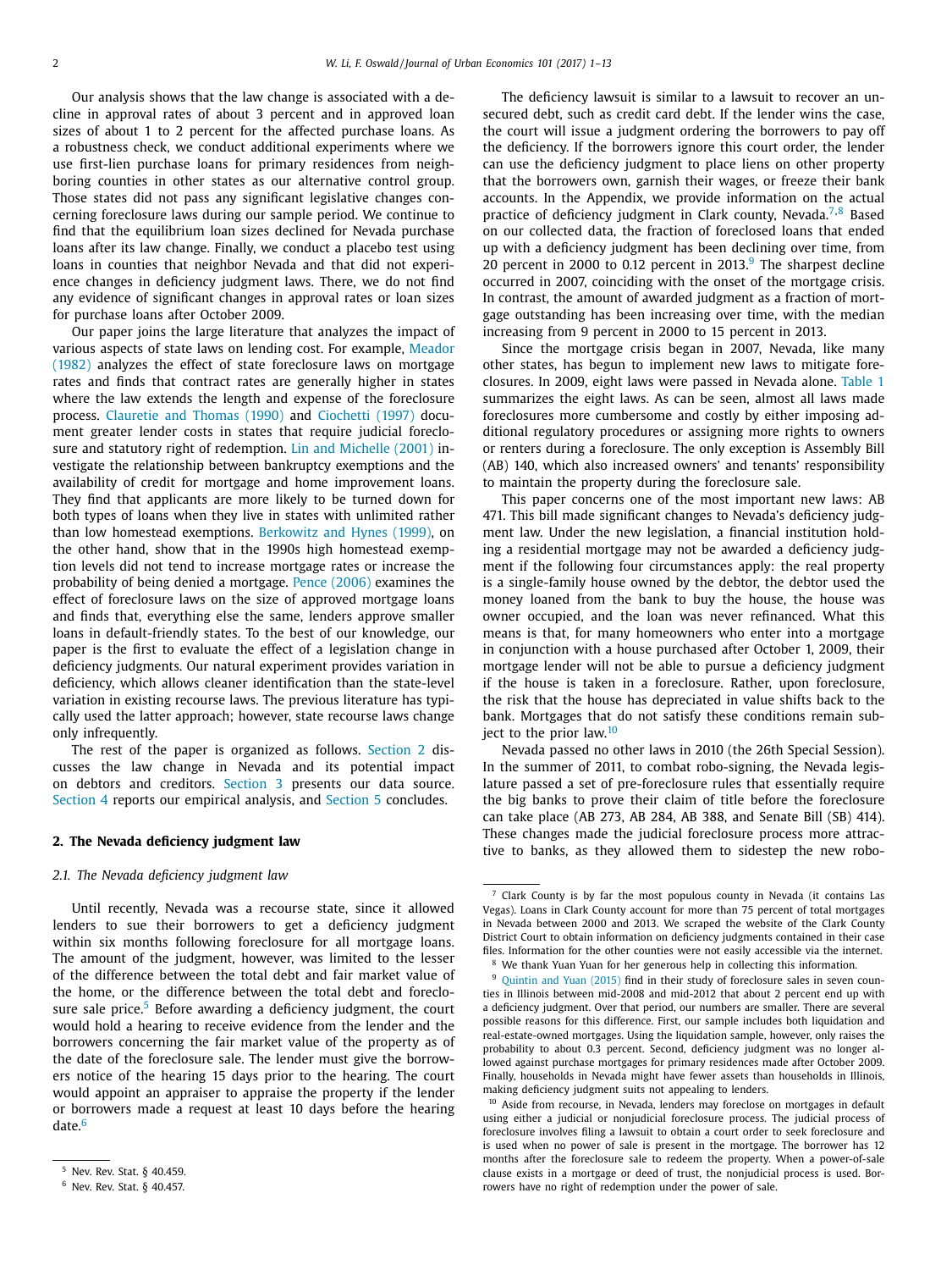Major Nevada Foreclosure Laws enacted in 2009. This paper focuses on Bill AB 471: the most significant in 2009. The source for the table comes from [https://www.leg.state.nv.us/Session/75th2009/Bills/AB.](https://www.leg.state.nv.us/Session/75th2009/Bills/AB)

| Bill # | Signed | Effective            | Summary                                                                                                                                                                                                                                       |
|--------|--------|----------------------|-----------------------------------------------------------------------------------------------------------------------------------------------------------------------------------------------------------------------------------------------|
| AB 486 | 05/26  | 10/01                | Adds a provision to the escrow law that an escrow agent<br>or escrow agency may be required to pay restitution to a<br>person who suffered an economic loss due to a violation of<br>NRS or NAC 645A.                                         |
| AB 471 | 05/28  | 10/01                | Provided that the court may not award a deficiency<br>judgment to the creditor or the beneficiary of the<br>deed of trust if the purchase mortgage is secured<br>by a single-family primary residence and made<br>on or after October 1.2009. |
| AB 361 | 05/28  | 10/01                | Provided that, under certain circumstances, a unit-owner's<br>association may enter the grounds of a vacant unit or a unit in<br>foreclosure to abate a public nuisance or maintain the exterior<br>of the unit.                              |
| SB 128 | 05/28  | 07/01                | Specifies certain reporting requirements during a foreclosure<br>proceeding and imposes a time frame of 30 days for<br>reporting a foreclosure sale to the county.                                                                            |
| AB 149 | 05/29  | 07/01                | Modifies existing foreclosure law and establishes a state<br>Foreclosure Mediation Program, Foreclosure proceedings<br>will be halted while borrowers are pursuing mediation.                                                                 |
| AB 151 | 05/29  | 10/01                | Requires mortgage loans to include the license number of the<br>mortgage broker.                                                                                                                                                              |
| AB 152 | 05/29  | 07/01                | Modifies definitions and established requirements for "loan<br>modification consultants," such as licensing and certain fees<br>for services relating to foreclosure.                                                                         |
| AB 140 | 06/09  | $07/01$ and<br>10/01 | Establishes the rights and responsibilities of property owners<br>and tenants during a foreclosure sale, including property<br>maintenance. Imposes a \$1,000 fine per day for failing<br>to maintain the property.                           |

signing law and to seek a deficiency judgment at the same time on properties not covered by AB 471.

#### **3. Data**

#### *3.1. Data sampling*

As historical background, the wide adoption of restrictions on deficiency judgments by states occurred during another foreclosure crisis: the Great Depression. Before the Great Depression, there were few restrictions on deficiency judgments. In most states and territories, lenders were free to pursue all the remedies concurrently and successively. By the end of the Great Depression, almost all states had a "fair market value" provision, which prevented lenders from bidding far less than the market value of the property during a foreclosure sale. Many states went further and prohibited deficiency judgments altogether. Up until recently, virtually all of the restrictions on deficiency judgments dated from the foreclosure crisis of the Great Depression. See Ghent (2014) for a more detailed discussion of the historical origins of U.S. mortgage laws.

#### *2.2. The impact of deficiency judgments on mortgage credit*

If lenders are not allowed to collect on delinquent borrowers' other assets, they will be reluctant to foreclose on a house, especially when the foreclosure cost is high and the resale price is low, because there is no financial gain from doing so. Furthermore, if lenders perceive a rise in default probabilities as a result of the elimination of deficiency judgments, they will tighten their lending standards by lending to less risky borrowers, making smaller loans, or lending at higher mortgage rates. In other words, the supply of mortgage credit may be lower in defaulter-friendly states because lenders experience higher costs.

By contrast, no deficiency judgments provide borrowers with wealth insurance against negative shocks to house prices. If borrowers value this insurance, mortgage demand will be higher. Put it simply, borrowers may decide to apply for mortgages in the first place or to apply for larger loans since they do not risk losing their other assets in the event of foreclosure. Because of these offsetting effects on mortgage supply and demand, the net equilibrium effect of deficiency judgments on mortgage credit is, a priori, ambiguous.

Our main data set is collected by the Home Mortgage Disclosure Act (HMDA), which covers almost all U.S. mortgage applications as well as originations. It records each applicant's final status (denied, approved, or originated), the purpose of borrowing (e.g., home purchase, refinancing, or home improvement), occupancy type (e.g., primary residence, second home, or investment home), loan amount, race, sex, income, and lenders' institutional categories.<sup>11</sup> The data are then merged with county-level monthly unemployment rates obtained from the Bureau of Labor Statistics and a monthly zip-code-level House Price Index (HPI) available from CoreLogic, Inc. When the zip-code-level HPI is not available due to low transaction volume, we substitute a county-level HPI. When the county-level HPI is not available either, we use the Nevada state HPI.

For our benchmark, we restrict the sample to first-lien purchase or refinance mortgage applications made in Nevada and collateralized by one- to four- unit primary residences six months before and six months after October 2009, when the new law became effective.<sup>12</sup> By construction, our treatment group consists of purchase loans while our control group consists of refinance loans that are not affected by the law change. We then delete those applications that were withdrawn without an approval decision or were closed for incompleteness. We also delete loans insured by the Federal Housing Administration (FHA) and the U.S. Department of Veterans Affairs (VA) from the sample because deficiency judgments are prohibited on FHA loans and strongly discouraged on VA loans. Finally, we drop mortgage loans for manufacturing housing as in

<sup>&</sup>lt;sup>11</sup> Only lenders not doing business in a metropolitan statistical area (e.g., small community banks) are exempt from reporting to HMDA.

<sup>&</sup>lt;sup>12</sup> HMDA does not distinguish single-family properties from two- to four- family properties.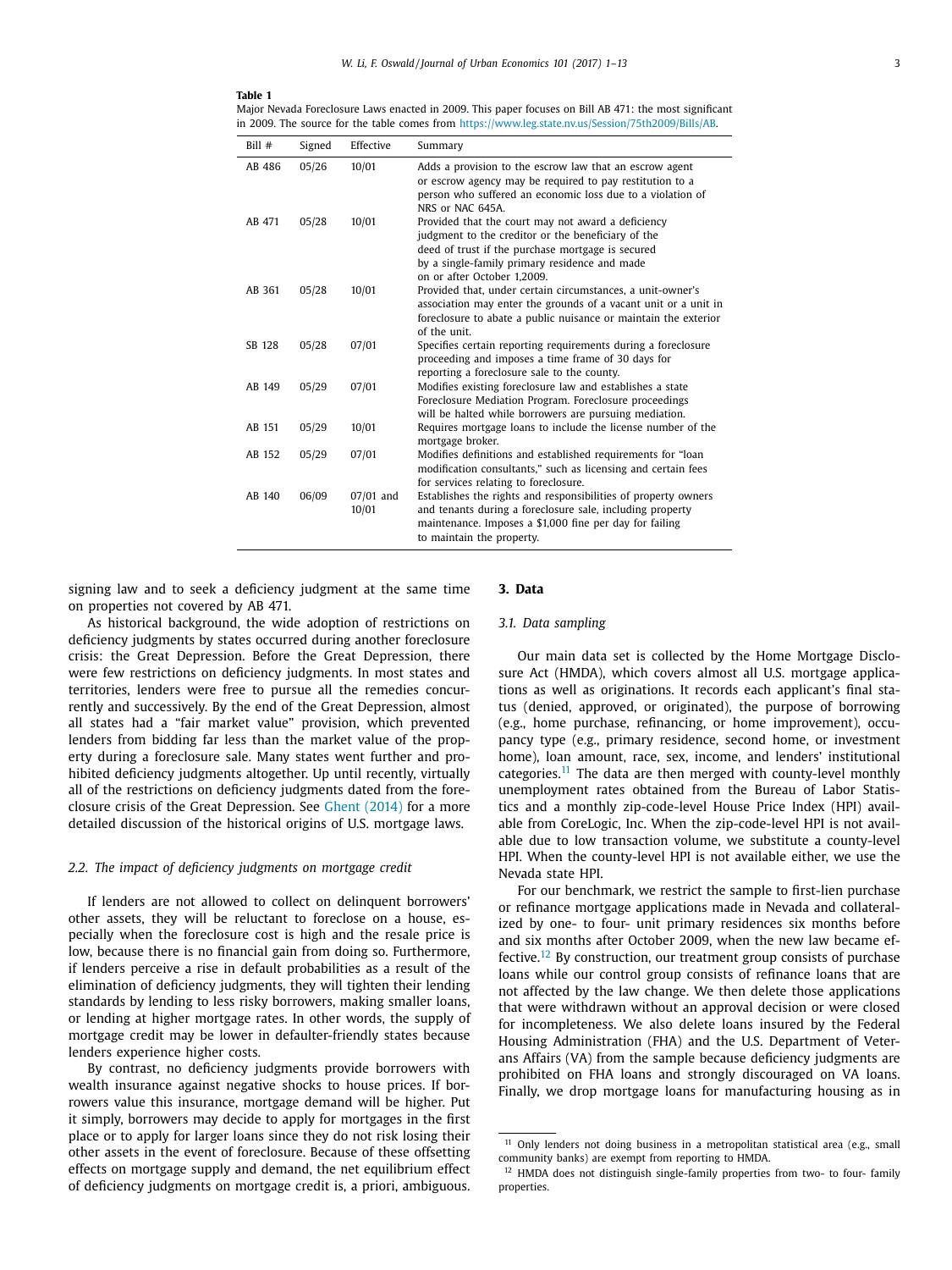Sample construction. This table describes the construction of our benchmark sample using **HMDA** 

Notes: 1. There were no applications for multifamily dwellings during our sample period.

2. The variable names in the parentheses are those used by HMDA.

3. FSA/RHS stands for Farm Service Agency/Rural Housing Service, known as FmHA-insured (Farmers Home Administration) in 1998 and earlier collection years' guidance.

Ghent and Kudlyak (2011). Table 2 reports in details the steps we take to construct our benchmark sample Table A.1.

#### *3.2. Background*

The U.S. housing market went through a drastic cycle beginning in the late 1990s, with house prices growing significantly between 1996 and 2006 and then crashing in 2007 before recovering beginning in 2010. The cycle was particularly prominent in several states including Nevada. As can be seen in Table A.2 in the Appendix, this cycle was also reflected in changing mortgage applications in Nevada. In 2004 and 2005, total mortgage applications for first-lien, owner-occupied, one- to four- unit primary residences were more than 200,000 annually. They fell to the mid to low 100,000s in 2006 and 2007, and then to less than 100,000 starting in 2008. The fraction of applications that were conventional (i.e., not insured by FHA, VA, or FmHa), dropped sharply from over 90 percent before 2007 to about 50 percent between 2009 and 2011. Furthermore, the fraction of loans that were sold within the calendar year to institutions (especially government institutions such as Fannie Mae, Ginnie Mae, Freddie Mac, and Farmer Mac) increased steadily since the crisis began in 2007. Note that some of these loans would end up being securized by the government agencies, while others would stay on the balance sheets of their purchasers such as commercial banks, savings banks or savings associations, life insurance companies, and affiliate institutions. The private securitization market dried up after 2007.

One other major development in the mortgage market around the time of our study is the introduction of the Home Affordable Refinance Program (HARP) by the U.S. Department of Treasury and the Federal Housing Finance Agency in March 2009. The program instructed government-sponsored enterprises (Fannie Mae and Freddie Mac) to provide credit guarantees on refinances of conforming mortgages, even in cases when the resulting loan-tovalue ratios exceeded the usual eligibility threshold of 80 percent. HARP got off to a slow start, refinancing only about 300,000 loans nationwide during the first full year of the program, which coincides with the sample period of our study. However, there does appear to be a small pickup toward the end of the first year. Table A.3 reports the monthly refinancing volume by HARP. We will conduct analysis to address the potential impact of HARP on our analysis.

#### *3.3. Descriptive*

Turning to our sample, Table 3 reports summary statistics for the benchmark sample. We winsorize income and loan amount at 98th percentile by setting the income/loan amount above the 99th

#### **Table 3**

Sample summary statistics. This table describes the data constructed in Table 2: all *Applications* including those that will be later rejected for conventional first-lien purchase or refinance loans for owner-occupied one- to four- unit primary residences submitted between April 2009 and March 2010. Notes:<sup>∗</sup> indicates dummy variables.

| Variable                                         | Mean     | Median       | S.D.  |
|--------------------------------------------------|----------|--------------|-------|
| Approval rate*                                   | 0.722    | 1            | 0.448 |
| Purchase mortgage loans*                         | 0.332    | $\Omega$     | 0.471 |
| Purchase loans made after law change*            | 0.147    | $\Omega$     | 0.354 |
| Gender: female*                                  | 0.274    | $\Omega$     | 0.446 |
| Gender: unknown*                                 | 0.065    | $\Omega$     | 0.247 |
| Race: black*                                     | 0.022    | $\Omega$     | 0.147 |
| Race: nonwhite and nonblack*                     | 0.091    | $\Omega$     | 0.288 |
| Race: unknown*                                   | 0.114    | $\Omega$     | 0.317 |
| With cosigner*                                   | 0.524    | $\mathbf{1}$ | 0.499 |
| Income (\$ thousands)                            | 99       | 74           | 92    |
| Loan amount (\$ thousands)                       | 209      | 180          | 123   |
| Census tract % of population nonwhite            | 21       | 19           | 12    |
| and/or Hispanic or Latino                        |          |              |       |
| Census tract median family income (\$thousands)  | 65       | 64           | 18    |
| Census tract total population (thousands)        | 4.606    | 4.315        | 2.345 |
| Regulatory agency:                               |          |              |       |
| Office of the Comptroller of the Currency (OCC)* | 0.551    | 1            | 0.497 |
| Federal Reserve System (FRS)*                    | 0.019    | $\Omega$     | 0.137 |
| Federal Deposit Insurance Corporation (FDIC)*    | 0.025    | $\Omega$     | 0.155 |
| Office of Thrift Supervision (OTS)*              | 0.087    | $\Omega$     | 0.281 |
| National Credit Union Administration (NCUA)*     | 0.053    | $\Omega$     | 0.224 |
| Dept. of Housing and Urban Development (HUD)*    | 0.205    | $\Omega$     | 0.404 |
| Loans with private mortgage insurance (PMI)*     | 0.060    | $\Omega$     | 0.237 |
| Lagged local unemployment rate (%)               | 12.099   | 12.400       | 1.608 |
| Lagged net local house price growth rate (%)     | $-0.884$ | $-0.712$     | 1.783 |
| Total number of observations                     | 36.384   |              |       |

percentile to its 99th percentile value and the income/loan amount below the 1st percentile to its 1st percentile value. For the six months before and six months after October 1, 2009, there are a total of 36,384 applications for first-lien mortgages collateralized by one- to four- family primary residences with no government guarantees. The overall mortgage approval rate is 72 percent. Of these applications, 33 percent are for purchase and about 15 percent are affected by the change in deficiency judgments (i.e., purchase loan applications made after October 1, 2009). Roughly 27 percent of the applications are filed by women. About 78 percent of the applicants are white, 2 percent are black, 9 percent list a race other than white or black, and 11 percent do not report race. More than half of the applications have cosigners, suggesting that these applicants are likely married.

There exists significant income disparity among the applicants, with the average (nominal) income at application at \$99,000 and the median income at \$74,000. The average loan amount is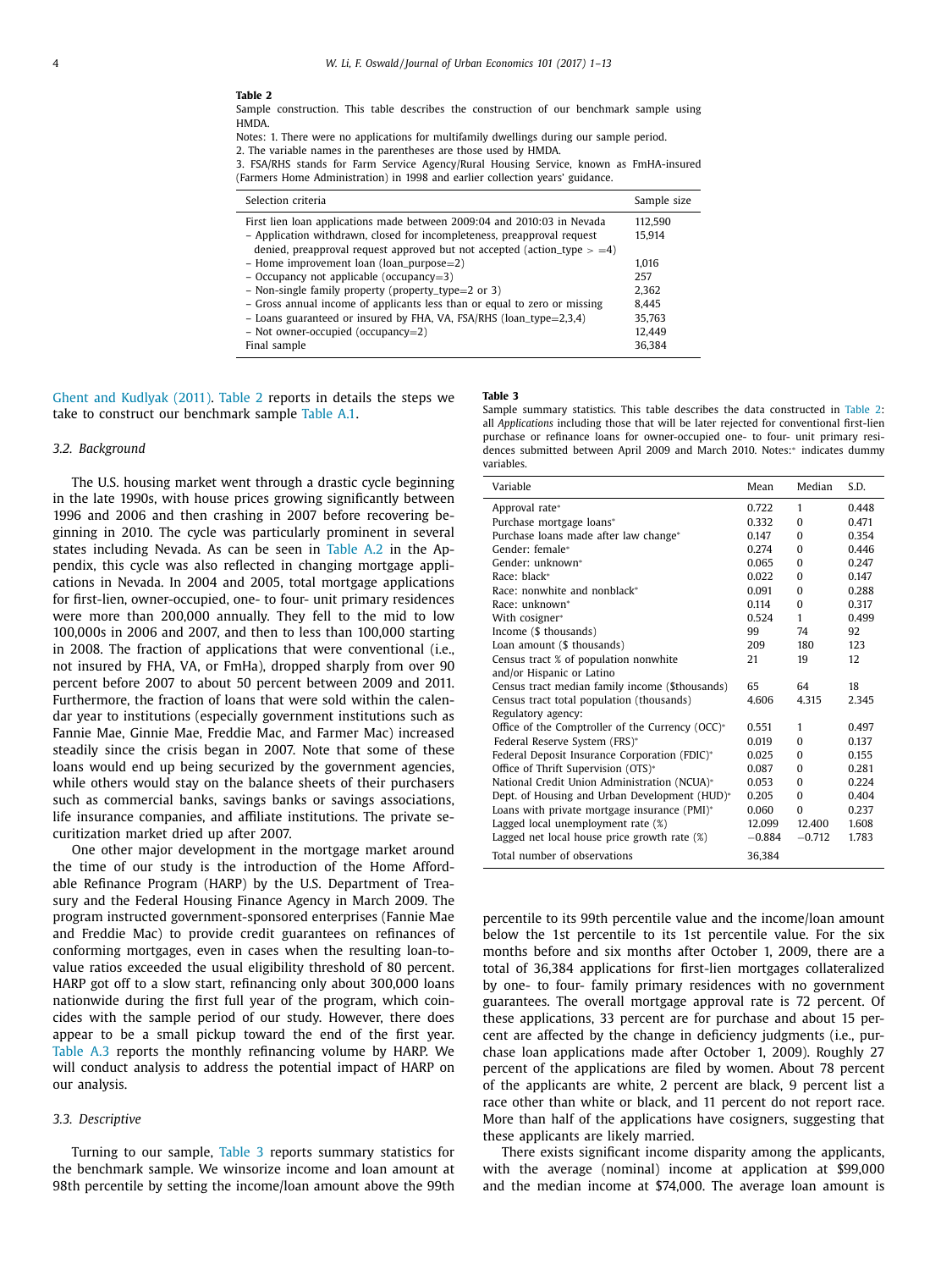Sample summary statistics: purchase versus refinance loans. This table presents, by loan purpose (purchase versus refinance), the data constructed in Table 2: all *Applications* including those that will be later rejected for conventional first-lien purchase or refinance loans for owner-occupied one- to four- unit primary residence submitted between April 2009 and March 2010. The purchase loans are our treatment group while the refinance loans are our control group. Notes:<sup>∗</sup> indicates dummy variables.

| Variable                                     | Treatment<br>(Purchase loans) |          |       | Control<br>(Refinance loans) |              |       |
|----------------------------------------------|-------------------------------|----------|-------|------------------------------|--------------|-------|
|                                              | Mean                          | Median   | S.D.  | Mean                         | Median       | S.D.  |
| Approval rate*                               | 0.817                         | 1        | 0387  | 0.674                        | 1            | 0.469 |
| Gender: female*                              | 0.294                         | $\Omega$ | 0.456 | 0.264                        | $\Omega$     | 0.441 |
| Gender: unknown*                             | 0.049                         | $\Omega$ | 0.216 | 0.073                        | $\mathbf{0}$ | 0.261 |
| Race: black*                                 | 0.021                         | $\Omega$ | 0.144 | 0.022                        | $\Omega$     | 0.148 |
| Race: nonwhite and nonblack*                 | 0.137                         | $\Omega$ | 0.344 | 0.068                        | $\mathbf{0}$ | 0.251 |
| Race: unknown*                               | 0.096                         | $\Omega$ | 0.295 | 0.122                        | $\mathbf{0}$ | 0.323 |
| With cosigner*                               | 0.394                         | $\Omega$ | 0.489 | 0.589                        | $\mathbf{1}$ | 0.492 |
| Income (\$ thousands)                        | 94                            | 66       | 93    | 101                          | 77           | 91    |
| Loan amount (\$ thousands)                   | 193                           | 159      | 125   | 217                          | 191          | 121   |
| Census tract % of population nonwhite        | 22                            | 20       | 13    | 20                           | 19           | 12    |
| and/or Hispanic or Latino                    |                               |          |       |                              |              |       |
| Census tract median family income (\$000)    | 64                            | 63       | 18    | 66                           | 64           | 17    |
| Census tract total population (thousands)    | 4.371                         | 4.145    | 2.290 | 4.717                        | 4.369        | 2.365 |
| Regulatory agency:                           |                               |          |       |                              |              |       |
| $OCC*$                                       | 0.396                         | $\Omega$ | 0.489 | 0.628                        | 1            | 0.483 |
| FRS*                                         | 0.027                         | $\Omega$ | 0.162 | 0.015                        | $\mathbf{0}$ | 0.123 |
| FDIC*                                        | 0.028                         | $\Omega$ | 0.166 | 0.023                        | $\mathbf{0}$ | 0.150 |
| OTS*                                         | 0.079                         | $\Omega$ | 0.270 | 0.090                        | $\mathbf{0}$ | 0.287 |
| NCUA*                                        | 0.047                         | $\Omega$ | 0.211 | 0.056                        | $\bf{0}$     | 0.230 |
| HUD*                                         | 0.282                         | $\Omega$ | 0.450 | 0.168                        | $\mathbf{0}$ | 0.373 |
| Loans with Private Mortgage Insurance (PMI)* | 0.141                         | $\Omega$ | 0.348 | 0.020                        | $\Omega$     | 0.140 |
| Lagged local unemployment rate (%)           | 12.315                        | 12.500   | 1.505 | 11.990                       | 12.100       | 1.647 |
| Lagged net local house price growth rate (%) | $-0.796$                      | $-0.439$ | 1.824 | $-0.928$                     | $-0.712$     | 1.761 |
| Total number of observations                 | 12,084                        |          |       | 24,300                       |              |       |

\$209,000, and the median is \$180,000. On average, about 21 percent of the population are nonwhite and/or Hispanic or Latino in census tracts where the applications are filed. The average family income of these census tracts is \$65,000, far below the average of the mortgage applicants, and the median is \$64,000, also significantly below the median income of mortgage applicants. The average census tract population is about 4,600. Lenders of these mortgages mostly come from institutions that are regulated by the Office of the Comptroller of the Currency (OCC) (55 percent), followed by the Department of Housing and Urban Development (HUD) (21 percent), the Office of Thrift Supervision (OTS) (9 percent), National Credit Union Administration (NCUA) (5 percent), and the Federal Reserve (2 percent). About 6 percent of the loans have private mortgage insurance. Unemployment rates are high in all counties of Nevada for the sample period, with both the mean and the median over 12 percent. House prices declined for most of the state during that period at a monthly rate of 0.9 percent.

Table 4 reports the same summary statistics for the purchase loan (treatment group) and refinance loan applications (control group) separately. The most noticeable difference is that loan approval rates are much higher for purchase loans than for refinance loans, 82 percent versus 67 percent. Other than that, purchase loan applicants and refinance loan applicants appear similar with only a few exceptions. First, refinance applicants are more likely to have cosigners, 59 percent for refinance loans versus 39 percent for purchase loans. They also have slightly higher income and larger loans. Second, more of the refinance loan lenders are supervised by OCC, and fewer refinance loans have private mortgage insurance. Given that refinance loans were originated at times when house prices were high, it is likely that refinance loans have a much higher mortgage loan-to-value ratio. Unfortunately, we do not observe house value from the data.

#### **4. Results**

Fig. 1 charts the time trend in average approval rates and loan sizes for purchase and refinance loans, respectively, for the time period between January 2008 and December 2011. The approval rates for purchase loans are fairly stable until the end of 2010 when they begin to inch up. For approval rates for refinance loans, there is a sharp decline in the middle of 2008 followed by a sharp rise in early 2009, coinciding with the introduction of HARP, which was introduced by the government in March 2009. After that, the approval rates have been stable with a slight upward trend. The loan sizes for purchase and refinance loans have generally tracked each other during this period, with purchase loans slightly larger than refinance loans before 2009 and then slightly smaller than refinance loans after 2009. It is worth noting that for the six months before the law change (i.e., April 2009 to October 2009), there do not appear to be significant differential changes in the approval rates or approved loan sizes between the treatment (purchase loans) and control groups (refinance loans). This observation yields support to the validity of our identification assumption, that is, in the absence of the legislative change, the approval rates and approved loan sizes in the control and treatment groups would follow similar patterns (up to a constant difference).

Fig. 2 charts the raw data for average mortgage loan approval rates and approved mortgage loan sizes as deviations from their respective October 2009 levels. The left panel indicates that approval rates for purchase loans fluctuate much more than loan approval rates for refinance loans. Additionally, while average mortgage loan approval rates do not appear to exhibit any trend for purchase loans during the time period, they seem to increase slightly for refinance loans. In terms of approved mortgage loan sizes, leading to October 2009 when the new law takes effect, average loan sizes decline for both purchase loans and refinanced loans. More so for purchase loans. Though both loan sizes begin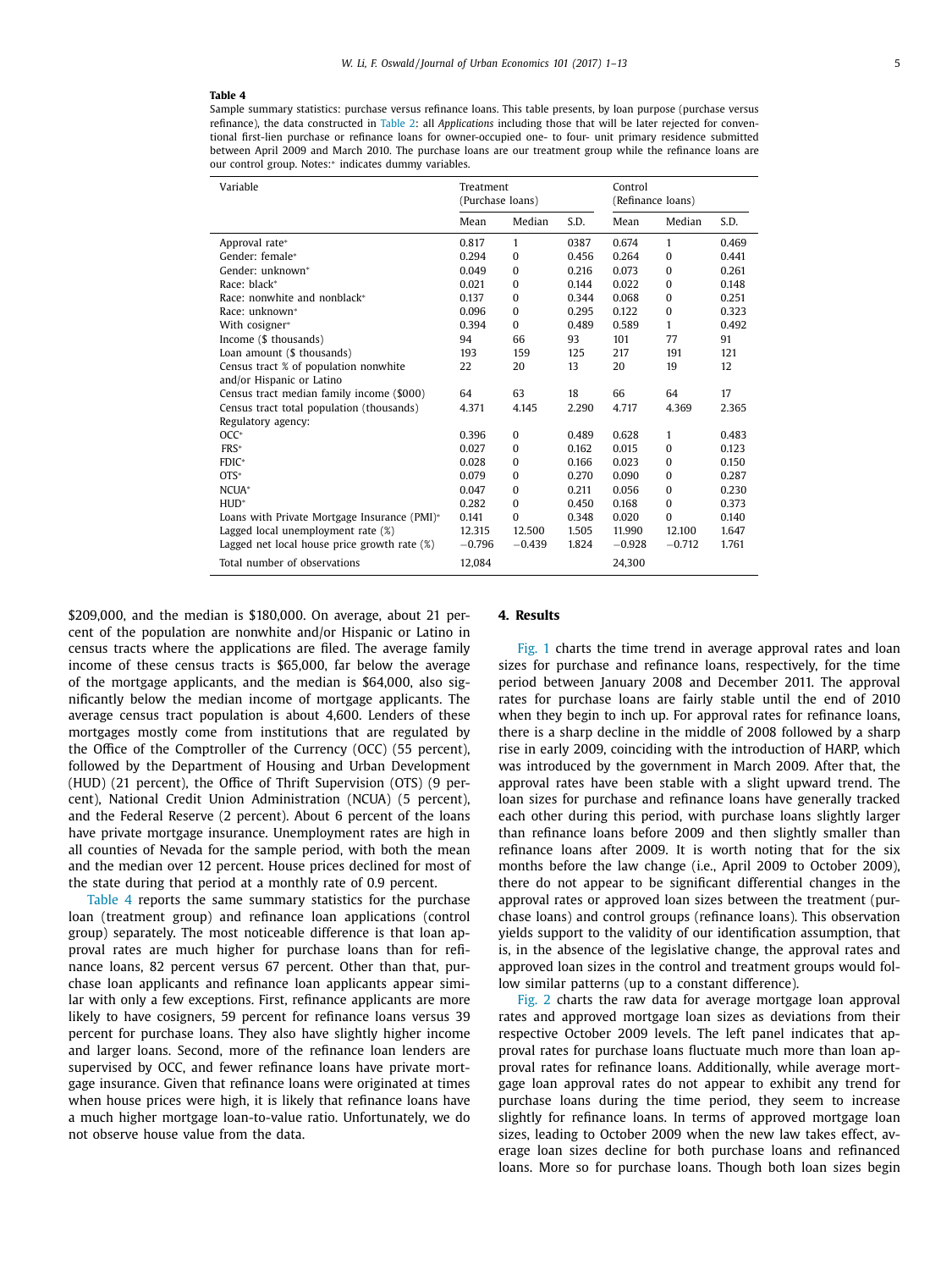

Fig. 1. Average approval rates and average loan sizes for approved mortgages (Source: HMDA. We restrict mortgages to first-lien conventional loans that are for one- to fourfamily primary residences.).

to recover after the law change, the recovery comes a bit earlier for refinance loans than for purchase loans.

#### *4.1. Empirical methodology*

We analyze the response in mortgage loan approval rates and approved loan sizes using a difference-in-differences methodology. The treatment group corresponds to purchase loans that are subject to the law change, and the control group corresponds to refinance loans that are not affected by the law change. The pretreatment period is from 2009:04 to 2009:09 (six months), and the post-treatment period is from 2009:10 to 2010:03 (six months).

We study the average monthly response to the law change using the following specification,

$$
Y_t = \alpha Z_t + \beta X_t + \varepsilon_t, \tag{1}
$$

where  $Y_t$  is the variable of interest (approval rates or approved loan sizes);  $Z_t$  is the key interaction variable previously discussed, purchased loans made after October 2009; and *Xt* is a vector of control variables, including gender, race, and income of the applicant, whether the applicant has a cosigner for the mortgage, census tract minority population, census tract median family income and total population, and dummies for the various regulatory agencies for the lender. We further control for county and month fixed effects and separate linear time trends for each county. Finally, we cluster standard errors at the county level.

The coefficient  $\alpha$  measures the effect of the change in the deficiency law. As mentioned in the introduction, the identification of this coefficient is based on the qualification criteria associated with the legislative change: the new law applies to single-family first-lien mortgages made after October 2009, and it applies to purchase mortgages only. Specifically, when Nevada eliminated deficiency judgment for first-lien purchase mortgages made for singlefamily homes after October 2009, to study its effect we could simply subtract loan approval rates and approved loan sizes after October 2009 from their respective levels before October 2009. However, contemporaneous changes in credit market conditions may have affected the approval rates and approved loan sizes for these purchase loans. To help control for these changing economic conditions, we use the refinance loans that are not affected by the legislative change as our control group as these loans are exposed to similar credit market conditions. We can then compare the difference in approval rates and approved loan sizes for refinance loans before and after October 2009 with the same difference for purchase loans. The difference in these two differences would therefore serve as an estimate of the effect of the elimination of deficiency judgment for purchase loans in Nevada.

We use ordinary least squares (OLS) when the dependent variable  $y_t$  is continuous as is the case with approved mortgage loan sizes and probit regression when the dependent variable is binary as is the case with mortgage approval rates.

#### *4.2. Main results*

We report our regression results in Table 5. According to our analyses, the key variable, one- to four- family purchase loans made after October 2009, contributes negatively and is statistically significant to lenders' approval rates as well as mortgage loan sizes upon approval. In particular, a one- to four- family mortgage purchase loan made after October 2009 has an approval rate that is 2.56 percentage points lower than that of a similar loan made earlier or a single-family refinance loan, that is, it is 3.16 percent ((2.56/81)∗100) less likely to be approved. The approved loan size is \$2,500 less, or 1.30 percent ((2.5/193)∗100) smaller than loans not affected by the change in the law. The change in equilibrium loan sizes is smaller than the 4 to 6 percent decline in loan sizes in states with default-friendly foreclosure laws found in Pence (2006).

In terms of the other control variables, for approval rates, everything else the same, a purchase mortgage loan is about 16 percentage points more likely to be approved. This result arises because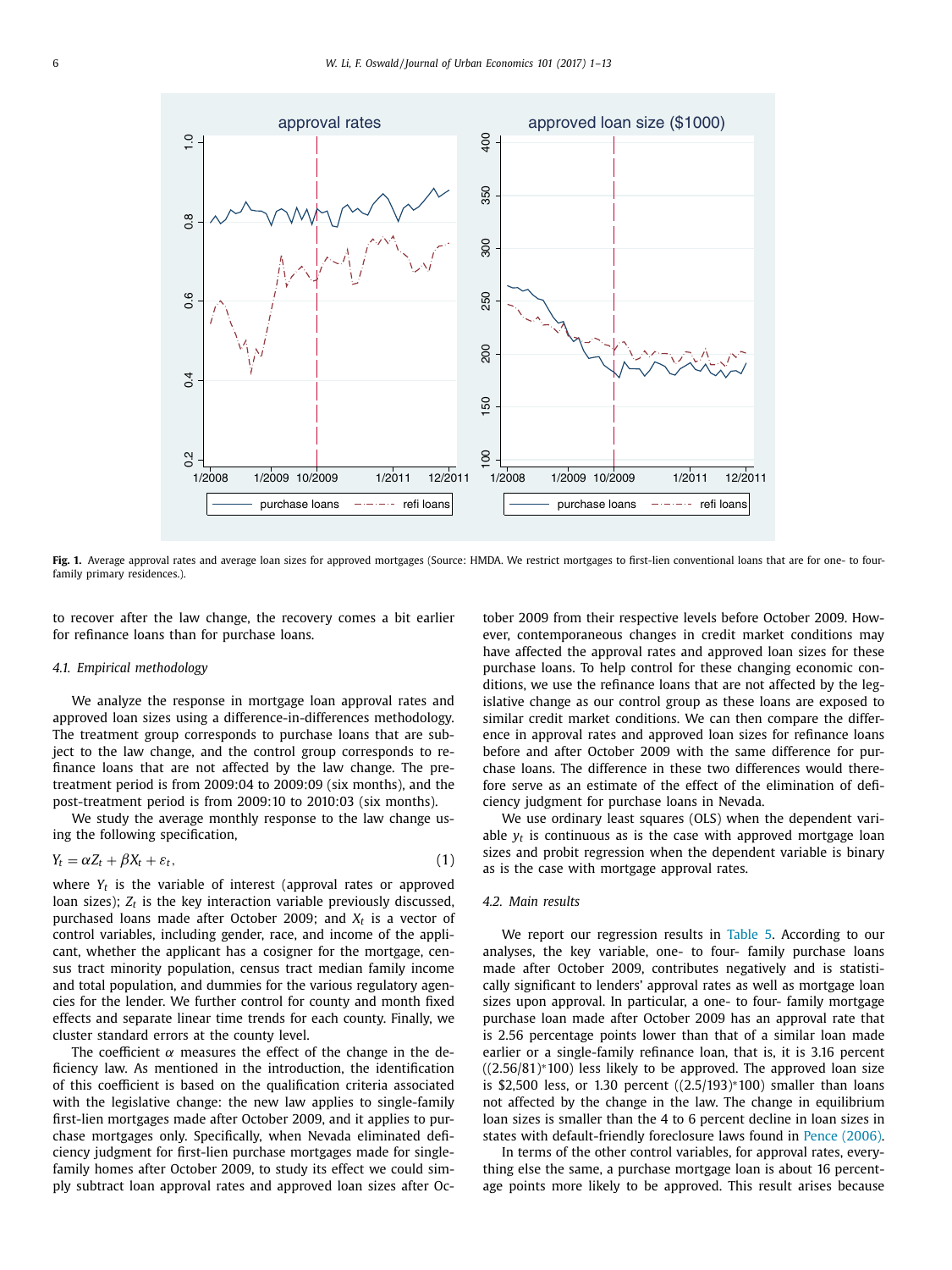

Fig. 2. Deviations in average approval rates and average loan sizes for approved mortgages from their respective Oct. 2009 Levels (Source: HMDA. We restrict mortgages to first-lien conventional loans that are for one- to four- family primary residences.).

Mortgage lending: approval rates and approved loan sizes – benchmark (HMDA). This table presents estimates from regressions that track mortgage approval rates and approved loan sizes around the law change (April 2009 to March 2010). The dependent variable for the approval rate takes the value of 1 if the loan is approved and 0 otherwise. The approved loan sizes are in thousand dollars. <sup>∗</sup> indicates statistical significance at 10 percent level, \*\* at 5 percent, and \*\*\* at 1 percent.

| Dependent variable                    | Mortgage approval rates<br>(Probit, Marginal effect) |          | Approved loan sizes<br>(OLS) |         |  |
|---------------------------------------|------------------------------------------------------|----------|------------------------------|---------|--|
| Independent variable                  | Marginal coeff.                                      | S.E.     | Coefficient                  | S.E.    |  |
| Purchase loans made after reform      | $-0.0256***$                                         | 0.0077   | $-2.5262*$                   | 1.0208  |  |
| Purchase loan                         | $0.1580***$                                          | 0.0040   | $-2.8066*$                   | 1.9102  |  |
| Income at origination (\$ thousands)  | $4.71e-05***$                                        | 1.76e-05 | $0.7303***$                  | 0.0177  |  |
| Loan amount (\$ thousands)            | $-7.73e-04***$                                       | 1.06e-05 |                              |         |  |
| Have cosigner                         | $5.37 - 02***$                                       | 1.80-03  | 6.4798***                    | 1.3430  |  |
| Race: black                           | $-0.0872***$                                         | 0.0069   | 5.8633***                    | 1.0228  |  |
| Race: other than white and black      | $-0.0432***$                                         | 0.0029   | 4.9496***                    | 1.0773  |  |
| Race: unknown                         | $-0.0632***$                                         | 0.0067   | 8.1649***                    | 2.4679  |  |
| Gender: female                        | $-0.0152***$                                         | 0.0055   | $-8.6664***$                 | 1.9792  |  |
| Gender: unknown                       | 0.0140                                               | 0.0105   | $-5.7641***$                 | 1.7734  |  |
| Census tract % of population nonwhite | $-0.0036***$                                         | 0.0003   | $-1.2153***$                 | 0.1150  |  |
| Census tract population               | $0.0039***$                                          | 0.0009   | 0.5904                       | 0.6925  |  |
| Census tract median family income     | $0.0023***$                                          | 0.0002   | $1.0125***$                  | 0.1606  |  |
| Lender supervisor: OCC                | 0.0079                                               | 0.0119   | 1.6865                       | 2.3351  |  |
| Lender supervisor: FRS                | $0.1025***$                                          | 0.0207   | 4.8361                       | 4.3473  |  |
| Lender supervisor: OTS                | $-0.0165$                                            | 0.0122   | 20.2405***                   | 3.0311  |  |
| Lender supervisor: NUCA               | 0.1260                                               | 0.0164   | $-9.3316***$                 | 3.5456  |  |
| Lender supervisor: HUD                | $0.0290**$                                           | 0.0130   | 8.7436***                    | 2.9464  |  |
| Loans with PMI                        | $0.0929***$                                          | 0.0396   | 26.4033***                   | 2.9909  |  |
| Lagged monthly unemployment rate      | 0.0146                                               | 0.0148   | $-3.7960**$                  | 1.7515  |  |
| Lagged HPI growth rate                | 0.2624                                               | 0.2212   | $-25.3170$                   | 60.3821 |  |
| Number of fixed effects included      |                                                      |          |                              |         |  |
| Linear county time trends             | 17                                                   |          | 17                           |         |  |
| County fixed effects                  | 17                                                   |          | 17                           |         |  |
| Monthly fixed effects                 | 12                                                   |          | 12                           |         |  |
| Pseudo R-squared                      | 0.0750                                               |          | 0.4769                       |         |  |
| Number of observations                | 36,384                                               |          | 26,269                       |         |  |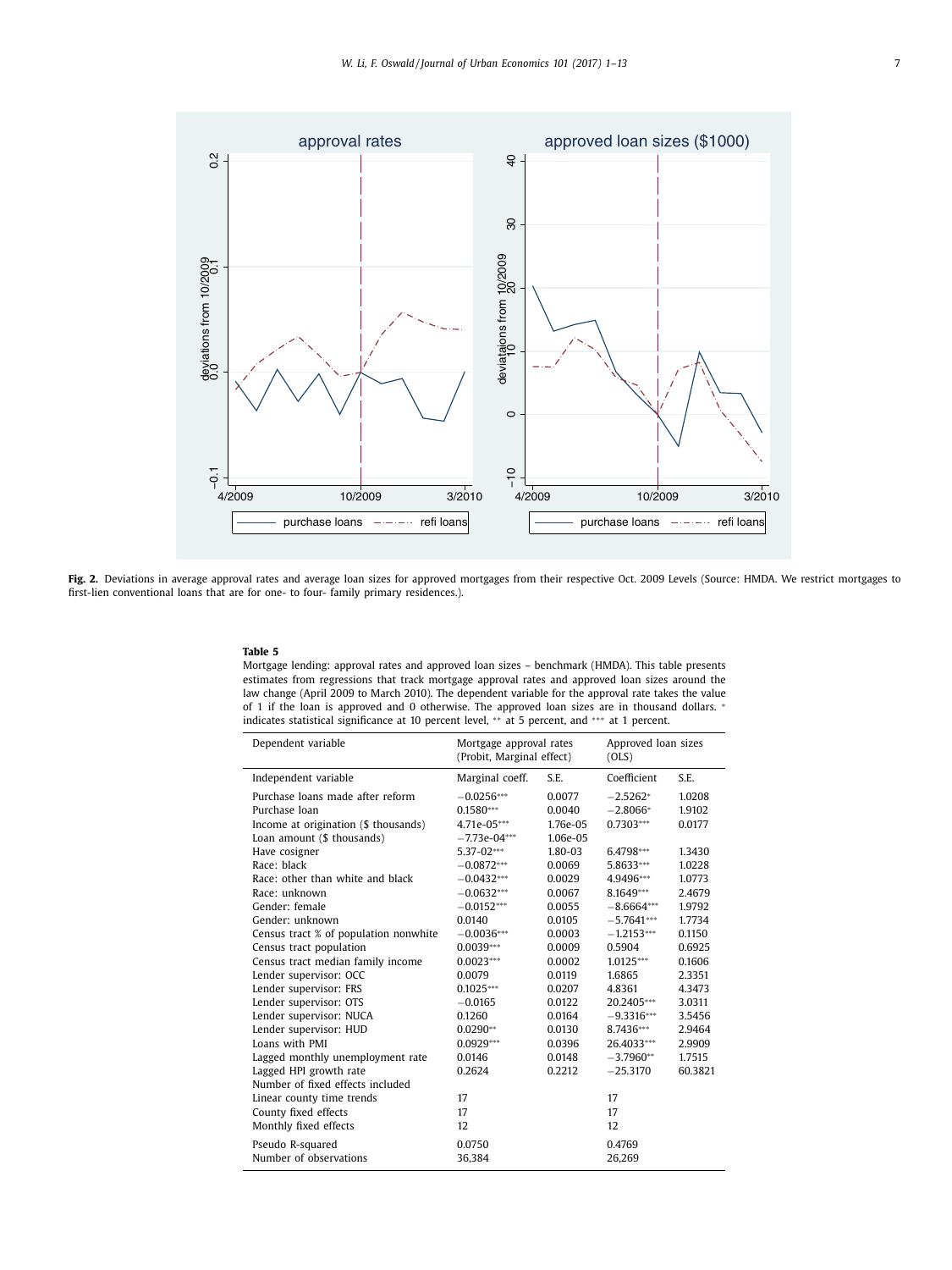loans made earlier during housing booms are likely of lower standards and are thus less likely to be approved for refinance, especially after house prices declined and lenders subsequently tightened their lending standards. As expected, a high income increases the probability of being approved, while a large loan amount reduces the probability of being approved. Specifically, a \$1,000 increase in income raises the approval rate by about 0.47 basis points, while a \$1,000 increase in loan amount reduces the approval rate by about 7.7 basis points. Having a cosigner increases the loan approval rate by a substantial 5 percentage points. Being a minority, black or nonblack as well as not reporting race leads to lower loan approval rates than being white. Specifically, being a nonhispanic white leads to a loan approval rate that is between 4 to 6 percentage points higher. This number is slightly smaller than the findings in Munnell et al. (1996). In their 1989 study of mortgage lending in the Boston area, Munnell et al. (1996) find that there is a 6 percentage point difference in the approval rate of white applicants and minority applicants. Being female also leads to lower loan approval rates. Living in census tracts with more nonwhite and nonhispanic minorities also lowers the loan approval rates.<sup>13</sup> Living in more populated census tracts or census tracts with higher median family income, by contrast, raises mortgage approval rates. Finally, compared with commercial banks that are supervised by the FDIC, lenders supervised by the Federal Reserve and HUD are more likely to approve mortgage loans. Loans with private mortgage insurances are also more likely approved.

In terms of loan sizes, interestingly, purchase loans are on average \$2,800 smaller, reflecting perhaps reduced house prices. Applicants with higher incomes borrow more; a \$1,000 increase in income corresponds to a \$730 increase in loan sizes. Having loan cosigners implies a loan that is \$6,400 larger. While being a nonwhite minority implies larger loan sizes, being a female implies smaller mortgage sizes. Additionally, living in areas with higher minority population leads to smaller mortgage loans, while living in areas with higher median family income means larger loans. Compared to loans from lending institutions that are supervised by the FDIC, those supervised by OTS and HUD and those with private mortgage insurances are all larger, while those extended by institutions supervised by NUCA are smaller. Finally, high local unemployment rates lead to smaller loan sizes.

#### *4.3. Robustness analyses*

#### *4.3.1. The potential impact of HARP*

As discussed earlier, HARP was introduced in March 2009. Its slow start and eventual pick up toward the end of the first year potentially biased our results because it artificially raised the approval rates of refinance loans (Table A.3). To qualify for HARP refinance before 2011, a loan has to satisfy the following requirements: Fannie Mae or Freddie Mac must own or guarantee the loans, the current loan-to-value ratio must be greater than 80 percent but less than 125 percent, and the borrower must be current on his or her mortgage with no late payment over the last six months and no more than one late payment over the last 12 months. Unfortunately, we do not observe any information concerning the loan or the borrower prior to the loan application. However, we do observe whether the loan is sold to government agencies such as Fannie Mae, Ginnie Mae, Freddie Mac, and Farmer Mac as well as nongovernment entities such as commercial banks, savings banks or savings associations, life insurance companies, and affiliate institutions within the calendar year of the application. We thus explore the heterogeneity in loan approval rates and approved loan sizes based on this information. There are, however, important caveats with this approach. Additional loans are sold after the calendar year. As a matter of fact, during the time period of our study, most of the loans would end up being purchased by Fannie Mae or Freddie Mac. $14$  Those refinance loans being recorded as purchased earlier by Fannie Mae and Freddie Mac may not necessarily correspond to HARP loans. As a matter of fact, many purchase loans are also invested by Fannie Mae and Freddie Mac within the calendar year of their origination.

Table A.4 in the Appendix provides the summary statistics for approved loans that are sold within the calendar year and approved loans that are not sold. There are only three noticeable differences between the two types of loans. First, more of the refinance loans are sold within the calendar year. Second, many more loans sold within the calendar year come from lenders supervised by HUD. Third, none of the loans sold have private mortgage insurance while 24 percent of the loans not sold have private mortgage insurance. These differences are not surprising given that 68 percent of the entities that bought in the secondary market are government agencies (Fannie Mae, Freddie Mac, Ginnie Mae, and Farmer Mac), and, hence, no private mortgage insurance is required. Of the loans purchased by government agencies, 70 percent are refinance loans, while of those sold to nongovernment agencies, only 57 percent are refinance loans. This suggests some impact by government loan modification program that came into effect in March 2009. We do not report separately the summary statistics for these two types of loans, purchased by government versus purchased by nongovernment agencies, as they remain similar in all other aspects.

We report our regression results in Table 6. When we restrict our sample to loans sold within the calendar year, it remains that the purchase loans are \$1,400 smaller after the law change; this is slightly more than half of the decline in loan size we found in the benchmark sample. The change in the deficiency law does not impact purchase loans if we study only loans sold to government agencies within the calendar year. When we examine loans not sold within the calendar year, we find that the change in the law reduces the mortgage approval rates by almost 8 percentage points; this is three times as large as the 2.5 percentage point drop we find in the benchmark. In terms of equilibrium loan sizes, the decline is \$4,000, about \$1,500 larger than the benchmark. Finally, we delete from our benchmark sample conforming refinance loans (loan amount less than \$417,000) that are sold to Fannie Mae or Freddie Mac, assuming that all these loans are HARP loans. In row 8 of Table 6, we observe that the elimination of deficiency judgment led to a 3.9 percentage point decrease in mortgage approval rates, higher than the 2.56 percent we obtained using the bench-

 $13$  These findings pertain to the literature on discrimination in mortgage lending. Ladd (1998) reviews earlier studies that provide evidence of disparate treatment of minorities in terms of loan denial rates, loan default rates, and the possibility of geographic redlining. Ross and John (2002) also discuss mortgage-lending discrimination and weakness in the fair-lending enforcement system. Additionally, Apgar and Calder (2005) document the new form of discrimination in the increase in high-cost, inappropriate, or predatory mortgage loans in low-income and minority neighborhoods during the housing booms of the late 1990s to early 2000s.

<sup>&</sup>lt;sup>14</sup> Indeed, we investigate a matched HMDA-LPS dataset. This dataset is proprietary and jointly owned by several Federal Reserve Banks. The match is conducted based on the following rules: origination date and action date are within five days of each other; origination amount must be within \$500; property zip code must match; lien types if populated must match; loan purpose types if populated must match; and occupancy types if populated must match. Applying the same criteria we used to construct the benchmark sample, the matched data yield 12,540 observations, less than half of those in the baseline. According to the matched data, at origination, 18 percent of the loans are invested by Fannie Mae or Freddie Mac, 19 percent are privately securitized, and 63 percent are portfolio loans. By month six after origination, 93 percent of the loans are invested by Fannie Mae or Freddie Mac, 2 percent are securitized by private entities, and 4 percent remain on banks' portfolios. Note that these numbers do not correspond well with those reported by HMDA indicating perhaps HMDA captures ex-ante loan agreements (i.e., lenders already know that the loans are earmarked for sale when making the loans).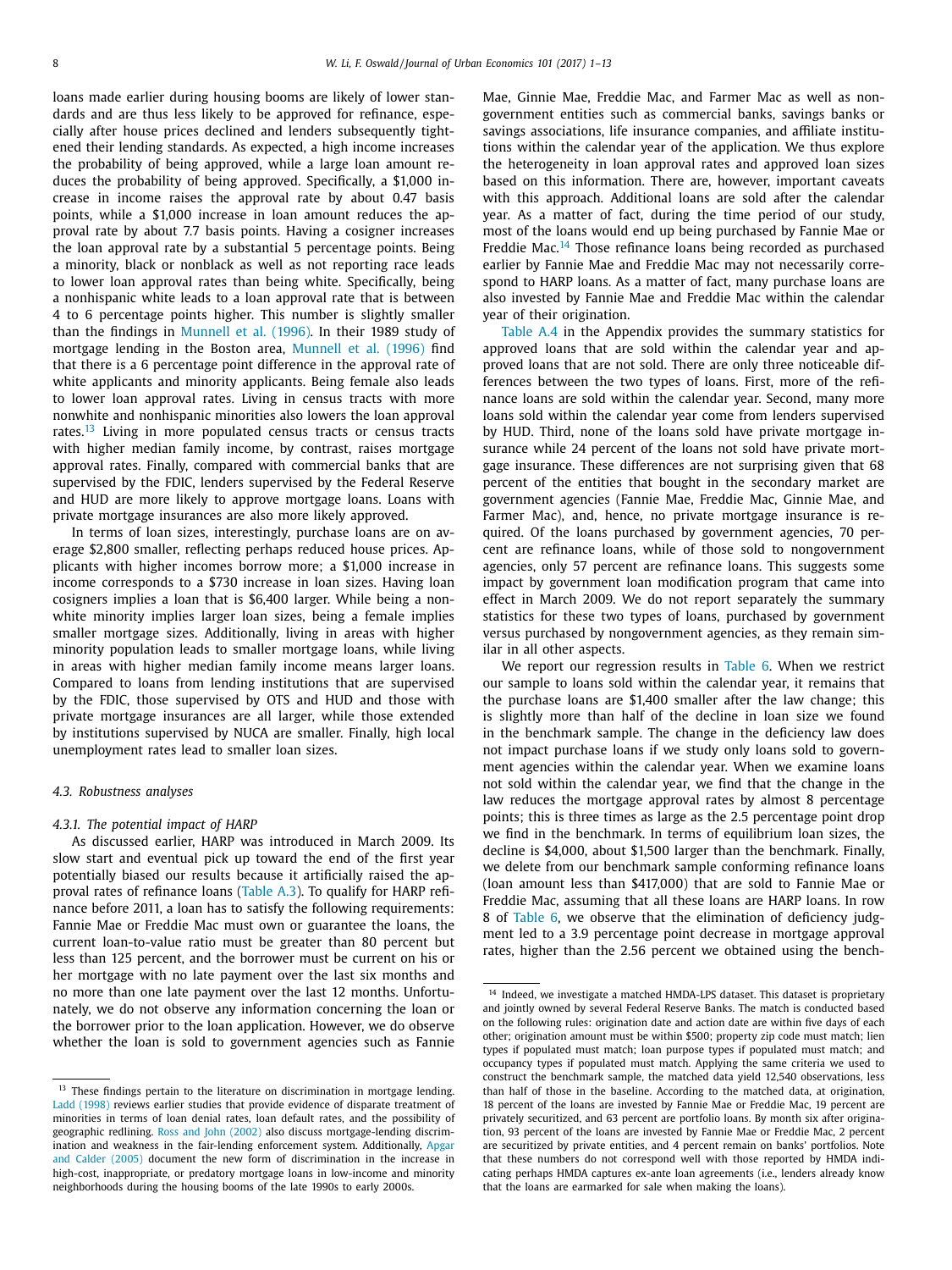Robustness analyses. This table presents the estimated coefficient of the interaction variable: purchase loans made after October 2009 under different settings. The regression specification follows that in the benchmark as specified in Table 5.

Notes: 1. Loans sold within the calendar year refer to originated loans being subsequently sold to secondary market entities including Fannie Mae, Ginnie Mae, Freddie Mac, Farmer Mac, commercial banks, savings banks or savings associations, and life insurance companies. Some of the loans sold will stay on the purchasing institution's balance sheets, and others will be securitized. Loans sold to government agencies are loans sold to Fannie Mae, Ginnie Mae, Freddie Mac, and Farmer Mac.

2. Conforming loans are loans with balances below \$417,000.

3. For the alternative control group, we use counties on both sides of the Nevada border for the whole sample. Loan applications and approved loans on the other side of the Nevada border serve as the control group. See the main text for a list of counties included in this analysis.

4. For the alternative sample, we use counties along the border of Nevada but exclude Nevada and assume that those counties had a similar law change in October 2009 for purchase loans.

5. \* Statistical significance for the estimate at 10 percent level, \*\* at 5 percent level, and \*\*\* at 1 percent level.

| Dependent variable                                                 | Mortgage approval rates |        |        | Approved loan size |        |        |  |
|--------------------------------------------------------------------|-------------------------|--------|--------|--------------------|--------|--------|--|
|                                                                    | Coefficient             | S.E.   | Obs.   | Coefficient        | S.E.   | Obs.   |  |
| <b>Benchmark</b><br>Heterogeneity                                  | $-0.0256***$            | 0.0077 | 36.384 | $-2.5262*$         | 1.0208 | 26.269 |  |
| Loans sold within the year                                         |                         |        |        | $-1.3663*$         | 0.7643 | 18,512 |  |
| Loans sold to gov. agencies                                        |                         |        |        | $-2.2004$          | 3.5265 | 12.498 |  |
| Loans not sold within the year                                     | $-0.0794***$            | 0.0057 | 17.872 | $-4.0624*$         | 2.4412 | 7.757  |  |
| Excluding conventional refi.                                       | $-0.0391***$            | 0.0070 | 31.560 | 0.0561             | 2.5139 | 21.445 |  |
| loans sold to Fannie Mae<br>and Freddie Mac<br>Robustness Analyses |                         |        |        |                    |        |        |  |
| Propensity Score Matching                                          | $-0.0267***$            | 0.0072 | 36,384 | $-2.6316***$       | 0.6432 | 26,269 |  |
| Alternative control group                                          |                         |        |        |                    |        |        |  |
| OLS.                                                               | 0.0010                  | 0.0118 | 27.836 | $-4.0364*$         | 2.3682 | 23.129 |  |
| PSM technique                                                      | $-0.0003$               | 0.0111 | 27.836 | $-4.3746*$         | 2.5125 | 23.129 |  |
| Alternative sample                                                 |                         |        |        |                    |        |        |  |
| <b>OLS</b>                                                         | $-0.0156$               | 0.0133 | 59.623 | $-3.0570$          | 2.0043 | 45.647 |  |
| Propensity Score Matching                                          | $-0.0289$               | 0.0165 | 59,623 | $-1.8143$          | 2.2311 | 45.647 |  |

mark sample. The average approved loan sizes, however, are no longer significantly impacted by the legislative change. These results indicate that the law change appears to have a much smaller effect on loans sold in the secondary market, especially to government agencies. This may be because the sold loans are either of higher quality or enjoy some form of government support and, thus, less likely to default and benefit from the law change.

#### *4.3.2. Robustness analyses*

We conduct several robustness analyses in this subsection. First, we use an alternative propensity score matching technique for the estimation. This technique attempts to reduce bias stemming from the fact that the policy experiment is nonrandom (i.e., the law change applies to purchase loans only and purchase and refinance loans may be fundamentally different). Then we use an alternative control group to address the concern that, perhaps instead of the treatment group, it is our choice of control group in the benchmark that is responsible for the results. This also relates to the concern of the potential impact of HARP in driving our baseline results. Finally, we conduct a placebo test using other states that did not have such a change in deficiency judgment laws. The results for these analyses are reported in Table 6.

*Propensity score matching.* What PSM does is to first run a probit or logit regression over the entire sample explaining which observations are treated, using as control variables only the loanspecific variables given in Table 5, except for loan amount. A propensity score is then constructed based on the regression. Using the computed score for each observation as a weight, we run the second stage regressions explaining mortgage approval rates and approved mortgage loan sizes following the specification given in Table 5. This technique has been widely used in the literature including in, among many others, Agarwal and Qian (2014) and Elul (2016). As can be seen in Table 6, the results are not much different from the benchmark analysis. This is not surprising given the similarity between applicants for purchase loans and applicants for refinance loans reported in Table 4.

*Alternative control group.* To deal with the concern that the reduction in loan approval rates and approved mortgage loan sizes are driven by refinance loans, we construct a new sample. In the sample, we include all first-lien purchase mortgages made in counties on both sides of the border of Nevada. These counties include Mohave in Arizona; Alpine, Inyo, Lassen, Mono, Nevada, Placer, San Bernardino and Sierra in California; Cassia, Owyhee, and Twin Falls in Idaho; Harney, Lake, and Malheur in Oregon; Carson City, Clark, Douglas, Elko, Esmeralda, Humboldt, Lincoln, Lyon, Mineral, Nye, Washoe, and White Pine in Nevada; and Beaver, Box Elder, Iron, Juab, Millard, Tooele, and Washington in Utah. There were no changes in deficiency or foreclosure-related laws during the sample period for these states other than Nevada.

As in the benchmark, we restrict our sample to nonmanufacturing housing loans not insured by the FHA or VA. In this new sample, our treatment group remains the same as before (purchase loans made in Nevada) but the control group consists now of purchase loans made in those other counties. In Table A.5, we report the summary statistics of this new sample. Comparing Table A.5 with Table 4, we see that purchase loans made in states that border Nevada (the new control group) are more similar to the purchase loans made in Nevada (the treatment group) than refinance loans made in Nevada during the same period in several aspects. They have more similar loan approval rates, fraction of borrowers with cosigners, fraction of loans coming from lenders under the supervision of the OCC, and fraction of loans having private mortgage insurance. However, loan amounts are less similar. The census tracts are also less alike in all three dimensions: median family income, total population, and minority population. In terms of regression results, according to Table 6, we no longer have any statistically significant results with respect to loan ap-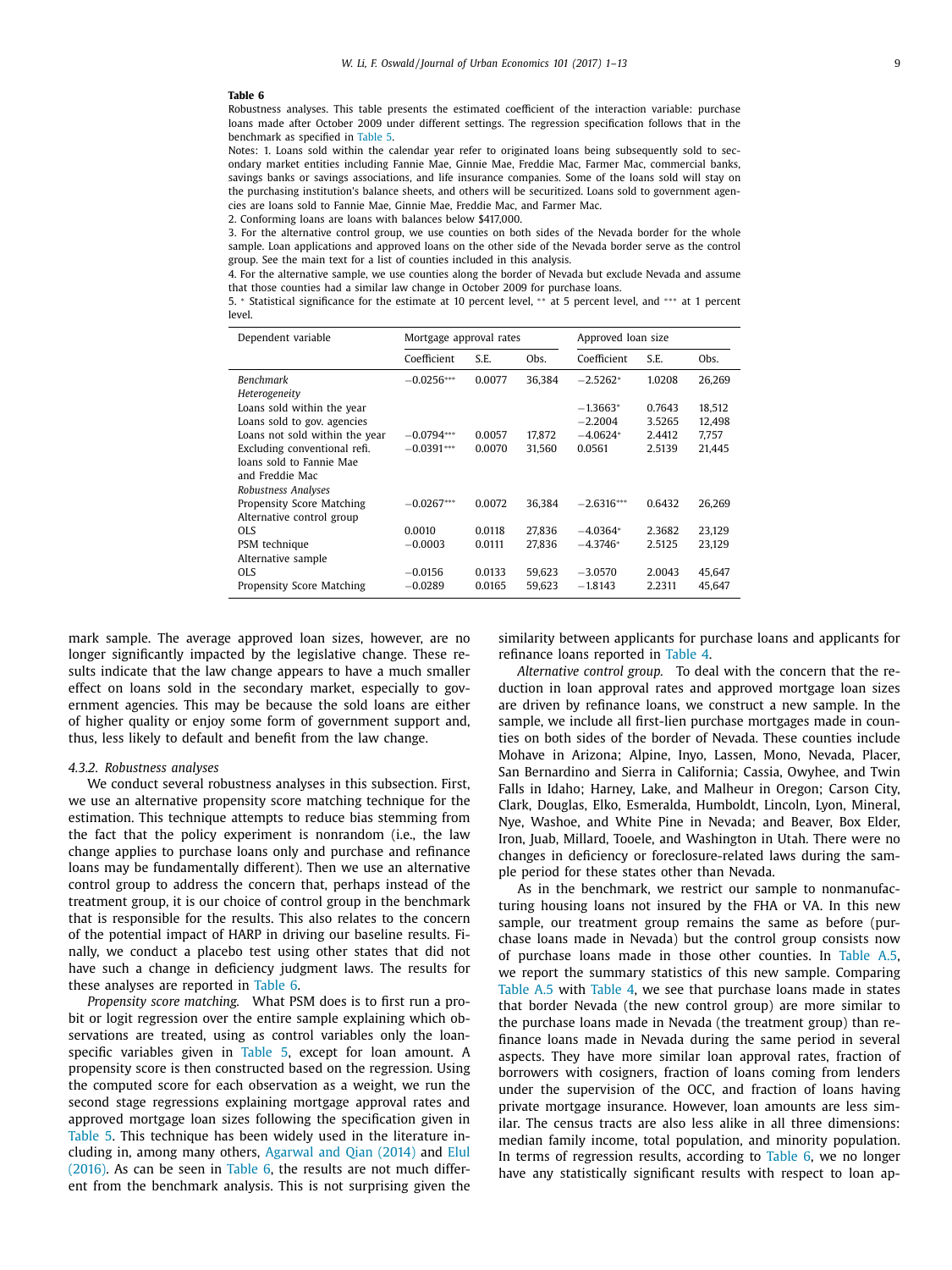proval rates using either the whole sample or the PSM matched sample. However, we continue to observe that mortgage loan sizes are smaller in Nevada after the law change by about \$4,000, or 2 (4/208∗100) percent.

*Alternative sample.* Finally, we conduct a placebo test using purchase as well as refinance mortgage applications made in the counties that border Nevada. We pretend that there is a similar change in deficiency judgments in October 2009 that affects only purchase mortgage loans and test whether that impacted loan approval rates and loan sizes for purchase loans.

We report the summary statistics of the new sample in Table A.6. Compared to the benchmark sample, we have far more refinance loans than purchase loans, and the two types of loans seem to be more similar than they are in the benchmark sample. For example, although the approval rates for refinance loans on average are still smaller than those for purchase loans, the differences are smaller than those in the benchmark sample. The differences in loan amounts between purchase loans and refinance loans are also smaller in this alternative sample than those in the benchmark sample. We report the regression results in the last two rows of Table 6, and it appears that the pretended law change does not affect the approval rates nor the approved loan sizes of purchase loans any differently than they affect those of refinance loans.

#### *4.3.3. Discussion*

Our benchmark as well as robustness analyses suggest that changes in the deficiency judgments reduced loan sizes of approved mortgages and this result is robust to alternative construction of the control group or estimation technique. Although the benchmark analysis also indicates that loan approval rates also declined after the law change for the purchase loans, this result is less robust to alternative construction of the control group.

Several factors may contribute to the result of reduced equilibrium loan sizes. Lenders may respond to the higher costs introduced by the new deficiency judgments by reducing the supply of credit. For example, lenders may have tightened their lending standards by asking for more down payment or charging higher interest rates. The smaller loan sizes may also reflect declining house prices if the zip code house price index included in the analysis is not an adequate proxy for individual property values. It is also possible that households applying after the law change are more prudent despite the fact that the new law has made foreclosure less costly.

Although it is not possible to give our result a clean interpretation, it is clear that the mortgage market reached a different equilibrium for purchase loans after the law change, that is, borrowers take out smaller loans. Although this is an indication of the higher cost of borrowing, this result doesn't necessarily imply that borrowers are worse off as they now enjoy greater insurance provided by the new law.

#### **5. Concluding remarks**

This paper studies whether the change in deficiency judgments that affected only purchase mortgages made on single-family primary residences after October 2009 in the state of Nevada had any effect on equilibrium mortgage approval rates and loan sizes. In doing so, the paper makes a contribution to several strands of literature that seek to understand the relationship between real estate laws and lending cost.

Given that the law change in Nevada does not affect refinance loans, using a difference-in-differences identification, the paper finds evidence that approved mortgage sizes are smaller for purchase loans after the law change. There is also evidence that approval rates have also declined for purchase mortgages after the law change. We find the negative effect on loan sizes after the law change is robust to alternative choice of control group: purchase loans made in counties that border Nevada that did not experience any changes in deficiency judgment laws. However, the results on approval rates are not robust to this alternative sample construction.

Overall, the results in this paper seem to corroborate the existing evidence in the literature, that is, borrowers in states with default-friendly laws face a reduced supply of mortgage credit. The paper, however, does not address the issue that perhaps even at this price, borrowers in those states may still benefit from the increased insurance provided by generous foreclosure laws. Such a welfare analysis requires more structural approach, which we leave to future research.

#### **Acknowledgments**

We acknowledge financial support from the Sloan [Foundation.](http://dx.doi.org/10.13039/100000879) Florian Oswald is grateful for additional funding under Economic Social Research Council transformative research grant, grant number ES/M000486/1. We thank Costas Meghir for his constant support and guidance, Kristle Cortes, and seminar participants at various conferences for their comments. The views expressed here are those of the authors and do not necessarily represent those of the Federal Reserve Bank of Philadelphia or the Federal Reserve System. This paper is available free of charge at www.philadelphiafed. [org/research-and-data/publications/working-papers.](http://www.philadelphiafed.org/research-and-data/publications/working-papers)

#### **Appendix**

We collect information on deficiency judgment cases for Clark County. Nevada.<sup>15</sup> We first obtain a list of lender names from HMDA for the years 2000 to 2011. In total, we have 460 lenders, including prominent names such as Bank of America, Bank One, Chase Manhattan Bank, Citibank, Countrywide Home Loans, GMAC Bank, Merrill Lynch Credit Corporation, and Wells Fargo. There are also many local smaller lenders. We built a Python web scraper that automates the following procedure to collect data from the court website. The web scraper is publicly available on GitHub at [https://github.com/floswald/scraper.](https://github.com/floswald/scraper) The search proceeds as follows:

- 1. Go to the Clark County court records at https://lvjcpa. [clarkcountynv.gov/Anonymous/default.aspx.](https://lvjcpa.clarkcountynv.gov/Anonymous/default.aspx)
- 2. Select "District Civil/Criminal Records."
- 3. On the next page, select "party" from the "Search By:" dropdown menu. In the box with "Party Information:," select "Business" under "∗Business Name" and enter the lender names that we obtained from HMDA as described above. In the box with "Case Status," choose "All" for "Date Filed:" and search for cases filed after 2000 but before 2014. Click "search."
- 4. In the resulting page, pick all cases that have "Breach of Contract" under " Type/Status."
- 5. For each breach of contract click the case number to access the court files.
- 6. Check whether the court ruling is one of "DEFAULT JUDG-MENT," "DFLT JDGMT," "DFLT JMNT," "JUDGMENT PLUS INTER-EST," "DEFAULT JUDGMENT PLUS INTEREST," "DEFAULT JUDG + INT," "DEFAULT JUDGMT + INT," "JUDGMENT PLUS LEGAL INTEREST," "DEFAULT JMNT + INTEREST," "DFLT JMNT+LEGAL," "DFLT JDGMT+INTEREST." Information on amount awarded, attorney cost, and so on are collected from this page.
- 7. The resulting data set is available upon request from the authors.

<sup>&</sup>lt;sup>15</sup> We thank Yuan Yuan for generously providing us with the information and technique for collecting this information.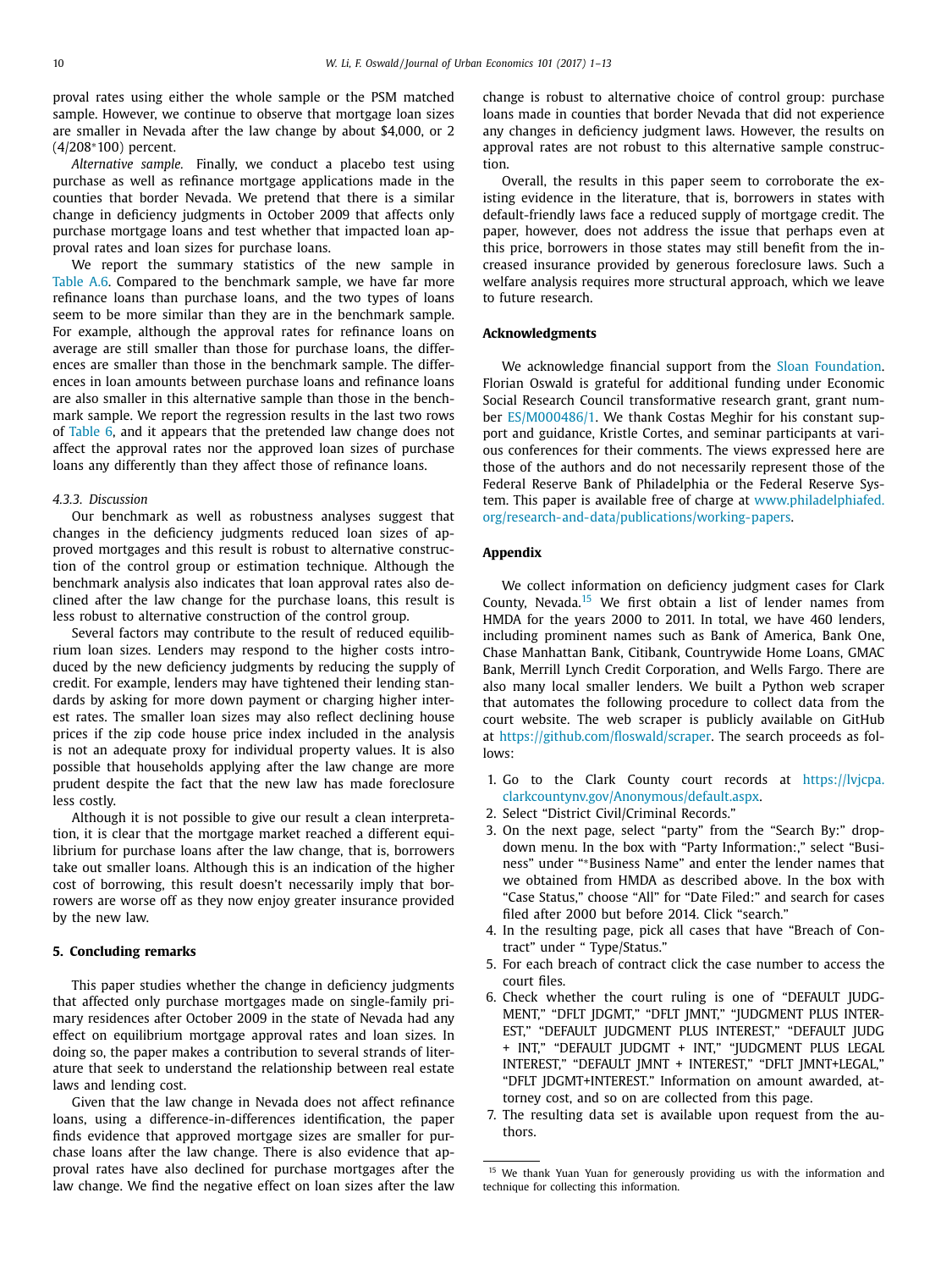#### **Table A.1**

Deficiency Judgments in Clark County, Nevada (2000 - 2013). The sample for loans in foreclosure sales comes from LPS Applied Analytics. It includes mortgages that are real-estate owned, in liquidation, or in foreclosure sales. The sample for loans with deficiency judgments is collected from the county court as described in the Appendix.

Notes. 1. The numbers inside the parentheses in column 4 are the percentage of loans in foreclosure that ended up in deficiency judgment court (column 4/column 2).

2. The numbers inside the parentheses in column 5 are awarded deficiency judgments as shares of mortgage outstanding (column 5/column 3).

| Year |        | Loans in foreclosure sales |             | Loans with deficiency judgments |
|------|--------|----------------------------|-------------|---------------------------------|
|      | Number | Median balance (\$)        | Number      | Median awarded judgments (\$)   |
| 2000 | 881    | 111.477                    | 174 (20%)   | 10,471 (9.4%)                   |
| 2001 | 651    | 114.788                    | 132 (20%)   | 9,649(8.4%)                     |
| 2002 | 700    | 118.679                    | 96 (14%)    | 10,853 (9.1%)                   |
| 2003 | 663    | 115,828                    | 99 (15%)    | 9,491(8.2%)                     |
| 2004 | 586    | 104.729                    | 91 (5%)     | 10,034 (9.6%)                   |
| 2005 | 1330   | 169.782                    | 72 (3%)     | 12,577 (7.4%)                   |
| 2006 | 3891   | 237.125                    | 111 (0.62%) | 13,444 (5.7%)                   |
| 2007 | 13670  | 251.674                    | 83 (0.09%)  | 15,602 (6.2%)                   |
| 2008 | 35680  | 241,692                    | 32 (0.13%)  | 20,145 (8.3%)                   |
| 2009 | 51831  | 235,015                    | 69 (0.18%)  | 17,854 (7.6%)                   |
| 2010 | 37167  | 220.986                    | 67 (0.12%)  | 32,016 (14.5%)                  |
| 2011 | 23694  | 219.907                    | 28 (0.11%)  | 42,867 (19.5%)                  |
| 2012 | 12332  | 208.913                    | 13 (0.10%)  | 16,111 (7.7%)                   |
| 2013 | 5915   | 203.341                    | 6(0.12%)    | 26,369 (14.7%)                  |

#### **Table A.2**

Mortgage loan applications and originations in Nevada (2004–2014). This table reports all applications of first-lien purchase or refinance mortgages for owner-occupied one- to four- family units in Nevada from 2004 to 2014 according to HMDA.

Notes. 1. The numbers in the parentheses in column 6 are the percentage of total approved loans that are sold to Fannie Mae, Ginnie Mae, Freddie Mac, and Farmer Mac. The difference of the two numbers is the percentage of loans sold to commercial banks, savings bank or savings association, life insurance company, affiliate institution, and other types of purchasers.

| Year | Total<br>applications | % of purchase<br>loans | % approved<br>loan | % conventional<br>loans | % approved loans<br>sold within the<br>calendar year |
|------|-----------------------|------------------------|--------------------|-------------------------|------------------------------------------------------|
| 2004 | 213.271               | 41.4                   | 78.6               | 96.6                    | 68.7 (17.9)                                          |
| 2005 | 216.770               | 43.1                   | 76.5               | 98.4                    | 73.6 (12.9)                                          |
| 2006 | 175.343               | 43.1                   | 72.3               | 98.5                    | 68.9 (11.0)                                          |
| 2007 | 129.395               | 36.9                   | 64.1               | 95.7                    | 64.8 (17.8)                                          |
| 2008 | 80.743                | 52.4                   | 65.5               | 64.7                    | 75.6 (30.1)                                          |
| 2009 | 75.562                | 56.9                   | 74.5               | 50.7                    | 82.1 (32.6)                                          |
| 2010 | 57.565                | 59.8                   | 78.5               | 50.5                    | 82.5 (30.4)                                          |
| 2011 | 47.823                | 62.3                   | 80.3               | 52.5                    | 80.0 (30.7)                                          |
| 2012 | 77.829                | 38.8                   | 81.0               | 69.7                    | 84.2 (44.9)                                          |
| 2013 | 71.881                | 42.9                   | 82.7               | 70.4                    | 82.4 (46.6)                                          |
| 2014 | 59.979                | 57.8                   | 81.1               | 61.5                    | 81.2 (44.8)                                          |

#### **Table A.3**

HARP refinance volume. This table reports the number of loans in thousands refinanced through HARP by Fannie Mae and Freddie Mac. The data source is Foreclosure Prevention and Refinance Report, Third Quarter 2010, http://www.fhfa.gov/AboutUs/Reports/ [ReportDocuments/20103Q\\_FPR\\_508.pdf.](http://www.fhfa.gov/AboutUs/Reports/ReportDocuments/20103Q_FPR_508.pdf) Eligibility requirements prior to December 2011: Fannie Mae or Freddie Mac must own or guarantee the loan; the current loan-to-value ratio is greater than 80 percent but less than 125 percent; and the borrower must be current on his or her mortgage with no late payments over the last 6 months and no more than one late payment over the last 12 months.

| Month             | Loans modified under HARP (thousands) |
|-------------------|---------------------------------------|
| April 2009        | 2                                     |
| May 2009          | 6                                     |
| June 2009         | 23                                    |
| <b>July 2009</b>  | 31                                    |
| August 2009       | 32                                    |
| September 2009    | 24                                    |
| October 2009      | 18                                    |
| November 2009     | 21                                    |
| December 2009     | 34                                    |
| January 2010      | 32                                    |
| February 2010     | 35                                    |
| <b>March 2010</b> | 35                                    |
| April 2010        | 30                                    |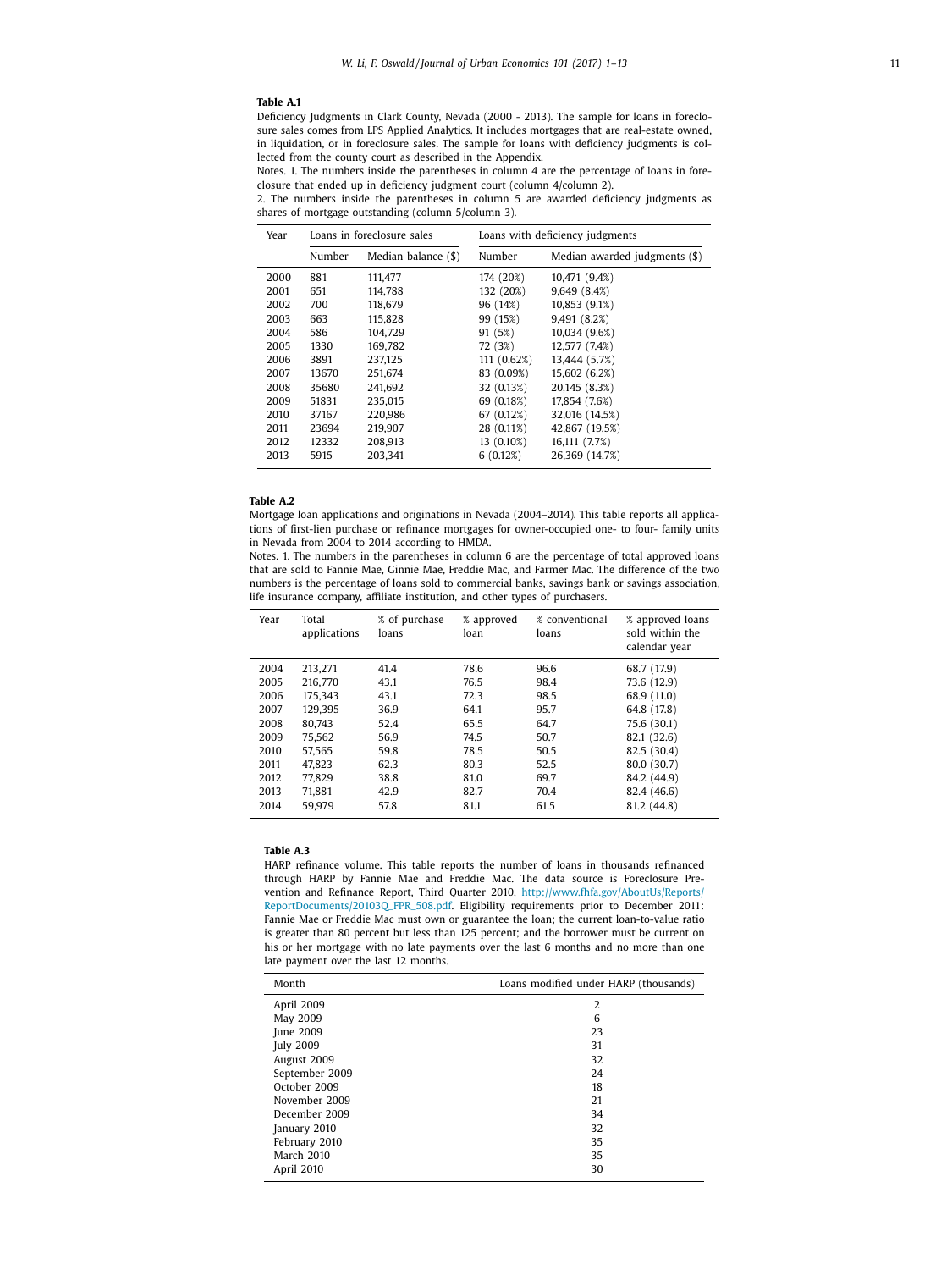#### **Table A.4**

Summary statistics: approved loans sold within the calendar years versus loans not sold. This table reports summary statistics of approved purchase mortgages or refinance conventional first-lien mortgages for one- to four- family primary residences by their investment status within the calendar year of the approval date.∗indicates dummy variables.

| Variable                                        | Approved loans sold |          |          | Approved loans not sold |          |       |
|-------------------------------------------------|---------------------|----------|----------|-------------------------|----------|-------|
|                                                 | Mean                | Median   | S.D.     | Mean                    | Median   | S.D.  |
| Purchase loans*                                 | 0.344               | $\Omega$ | 0.489    | 0.452                   | $\Omega$ | 0.500 |
| Gender: female*                                 | 0.265               | 0        | 0.441    | 0.275                   | $\bf{0}$ | 0.447 |
| Gender: unknown*                                | 0.052               | 0        | 0.223    | 0.082                   | $\Omega$ | 0.274 |
| Race: black*                                    | 0.086               | 0        | 0.281    | 0.019                   | $\Omega$ | 0.289 |
| Race: nonwhite and nonblack*                    | 0.093               | 0        | 0.290    | 0.092                   | $\bf{0}$ | 0.289 |
| Race: unknown*                                  | 0.052               | 0        | 0.223    | 0.134                   | $\Omega$ | 0.340 |
| With cosigner*                                  | 0.552               | 1        | 0.497    | 0.498                   | $\Omega$ | 0.500 |
| Income (\$ thousands)                           | 92                  | 72       | 77       | 114                     | 78       | 115   |
| Loan amount (\$ thousands)                      | 192                 | 172      | 96       | 224                     | 183      | 152   |
| Census tract % of population nonwhite           | 19                  | 18       | 11       | 21                      | 19       | 12    |
| and/or Hispanic or Latino                       |                     |          |          |                         |          |       |
| Census tract median family income (\$thousands) | 66                  | 64       | 17       | 66                      | 64       | 19    |
| Census tract total population (thousands)       | 4.648               | 4.302    | 2.365    | 4.537                   | 4.328    | 4.887 |
| Regulatory agency:                              |                     |          |          |                         |          |       |
| $OCC^*$                                         | 0.561               | 1        | 0.496    | 0.468                   | $\Omega$ | 0.500 |
| FRS*                                            | 0.025               | 0        | 0.156    | 0.014                   | $\Omega$ | 0.107 |
| FDIC*                                           | 0.021               | 0        | 0.145    | 0.030                   | $\bf{0}$ | 0.171 |
| OTS*                                            | 0.072               | 0        | 0.256    | 0.099                   | 0        | 0.298 |
| NCUA*                                           | 0.061               | 0        | 0.240    | 0.061                   | $\bf{0}$ | 0.239 |
| HUD <sup>*</sup>                                | 0.260               | 0        | 0.438    | 0.093                   | $\Omega$ | 0.290 |
| Loans with PMI*                                 | $\Omega$            | 0        | $\Omega$ | 0.235                   | $\Omega$ | 0.424 |
| Lagged local unemployment rate (%)              | 12.089              | 12.400   | 1.624    | 12.123                  | 12.400   | 1.566 |
| Lagged net local house price growth rate (%)    | $-0.835$            | $-0.564$ | 0.017    | $-0.910$                | $-0.712$ | 0.018 |
| Total number of observations                    | 18,512              |          |          | 7,750                   |          |       |

#### **Table A.5**

Summary statistics: using purchase loans from neighboring states as controls. This table reports the summary statistics of the alternative sample where we use purchase loans from neighboring counties as the control group. See the text for the list of the county names. <sup>∗</sup>indicates dummy variables.

| Variable                                        | Nevada purchase loans |              | Other purchase loans |          |          |       |
|-------------------------------------------------|-----------------------|--------------|----------------------|----------|----------|-------|
|                                                 | Mean                  | Median       | S.D.                 | Mean     | Median   | S.D.  |
| Approval rate*                                  | 0.817                 | $\mathbf{1}$ | 0.387                | 0.844    | 1        | 0.365 |
| Gender: female*                                 | 0.295                 | $\bf{0}$     | 0.456                | 0.264    | $\bf{0}$ | 0.441 |
| Gender: unknown*                                | 0.049                 | 0            | 0.216                | 0.052    | $\Omega$ | 0.222 |
| Race: black*                                    | 0.021                 | 0            | 0.144                | 0.014    | $\Omega$ | 0.115 |
| Race: nonwhite and non-black*                   | 0.138                 | $\bf{0}$     | 0.344                | 0.151    | $\bf{0}$ | 0.358 |
| Race: unknown*                                  | 0.096                 | $\bf{0}$     | 0.295                | 0.116    | $\Omega$ | 0.321 |
| With cosigner*                                  | 0.393                 | $\bf{0}$     | 0.488                | 0.451    | 1        | 0.498 |
| Income (\$ thousands)                           | 94                    | 66           | 93                   | 91       | 70       | 77    |
| Loan amount (\$ thousands)                      | 199                   | 155          | 159                  | 234      | 207      | 145   |
| Census tract % of population nonwhite           | 22                    | 20           | 13                   | 33       | 22       | 25    |
| and/or Hispanic or Latino                       |                       |              |                      |          |          |       |
| Census tract median family income (\$thousands) | 64                    | 63           | 18                   | 58       | 56       | 21    |
| Census tract total population (thousands)       | 4.368                 | 4.145        | 2.291                | 8.009    | 6.496    | 4.887 |
| Regulatory agency:                              |                       |              |                      |          |          |       |
| $OCC*$                                          | 0.397                 | $\bf{0}$     | 0.489                | 0.330    | 1        | 0.470 |
| FRS*                                            | 0.027                 | $\bf{0}$     | 0.162                | 0.012    | $\Omega$ | 0.107 |
| FDIC*                                           | 0.028                 | $\bf{0}$     | 0.166                | 0.050    | $\Omega$ | 0.217 |
| OTS*                                            | 0.079                 | 0            | 0.270                | 0.079    | $\bf{0}$ | 0.270 |
| NCUA*                                           | 0.046                 | $\bf{0}$     | 0.211                | 0.033    | $\Omega$ | 0.178 |
| HUD*                                            | 0.282                 | $\bf{0}$     | 0.450                | 0.364    | $\Omega$ | 0.481 |
| Loans with PMI*                                 | 0.141                 | $\bf{0}$     | 0.348                | 0.133    | $\bf{0}$ | 0.339 |
| Lagged local unemployment rate (%)              | 12.327                | 12.500       | 1.491                | 12.037   | 12.000   | 2.108 |
| Lagged net local house price growth rate (%)    | $-1.418$              | $-1.279$     | 1.022                | $-0.418$ | $-0.232$ | 1.079 |
| Total number of observations                    | 12.004                |              |                      | 15.832   |          |       |